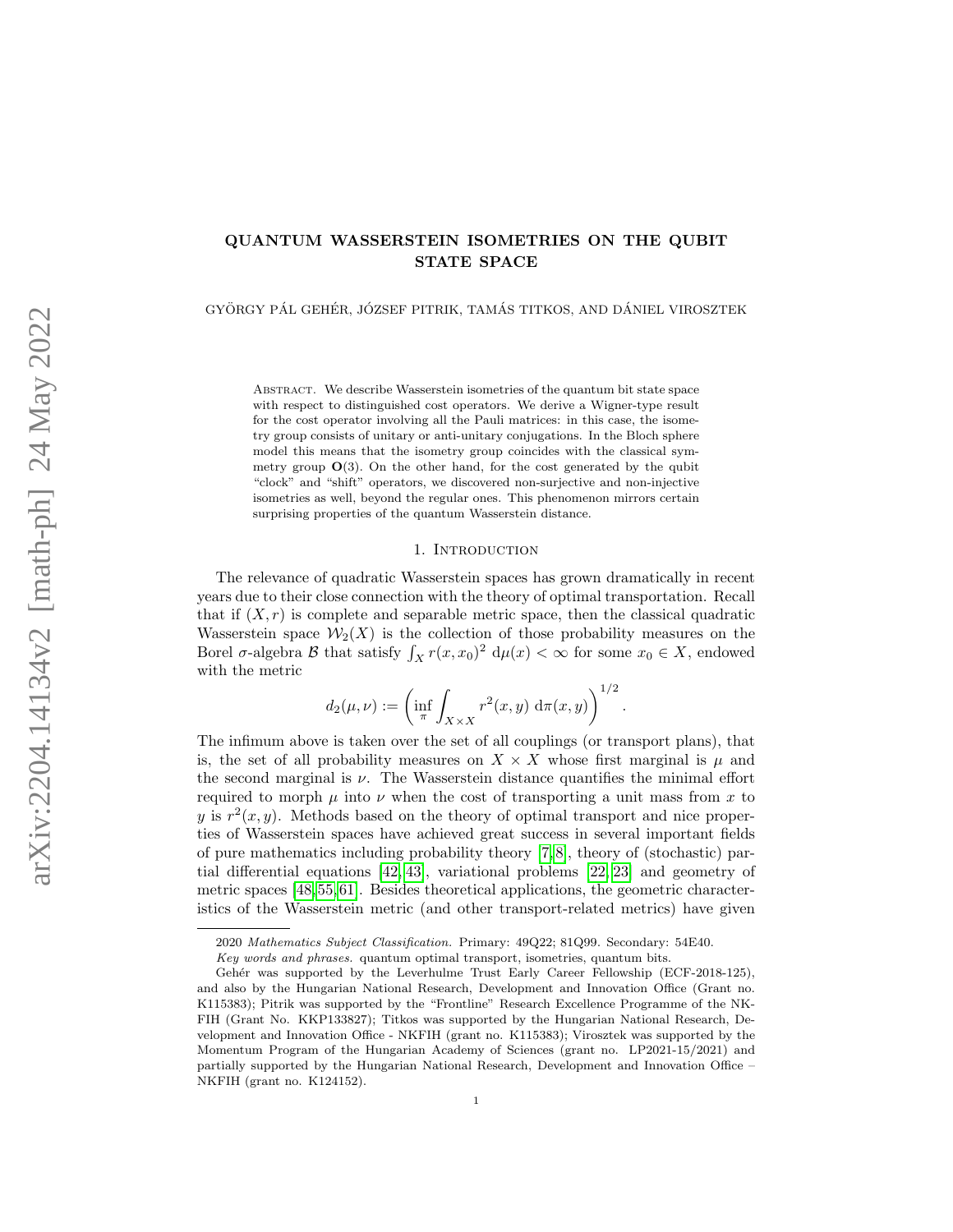a momentum for research in many areas of applied sciences like image processing [\[46,](#page-16-3) [65\]](#page-16-4), medical imaging [\[41,](#page-15-4) [62\]](#page-16-5), inverse imaging problems [\[47\]](#page-16-6), and machine learning [\[2,](#page-14-2) [21,](#page-15-5) [28,](#page-15-6) [53,](#page-16-7) [54,](#page-16-8) [60\]](#page-16-9).

It is a general phenomenon that concepts and notions that are well-established in the classical commutative world do not have a unique "best" extension in the noncommutative world but there are many possible ways of generalization with pros and cons. This is the case concerning optimal transportation as well. Non-commutative optimal transport is a flourishing research field these days with several different promising approaches such as that of Biane and Voiculescu [\[5\]](#page-14-3), Carlen, Maas, Datta, and Rouzé  $[11–15]$  $[11–15]$ , Golse, Mouhot, and Paul  $[9, 10, 37–40]$  $[9, 10, 37–40]$  $[9, 10, 37–40]$  $[9, 10, 37–40]$ , De Palma and Trevisan [\[16\]](#page-14-8),  $\text{Zyczkowski}$  and his collaborators [\[6,](#page-14-9)[26,](#page-15-9)[27,](#page-15-10)[68,](#page-16-10)[69\]](#page-16-11), and Duvenhage [\[19,](#page-15-11)[20\]](#page-15-12). From our viewpoint, the most relevant approach is the one of De Palma and Trevisan involving quantum channels. We aim to explore the structure of isometries with respect to two distinguished quantum optimal transport distances. By isometry we mean a self-map of the state space preserving the quantum Wasserstein distance, without any further assumptions on surjectivity or injectivity. The existence of noninjective isometries is a surprising and fascinating phenomenon that cannot occur in a genuine metric setting. However, according to many of the approaches including that of De Palma and Trevisan [\[16\]](#page-14-8) which we follow, the quantum Wasserstein distance of states is not a genuine metric, e.g., states may have positive distance from themselves.

When working with a structure which carries a distance-structure, a natural question arises: can we describe the structure of distance preserving maps? As Hermann Weyl said in [\[66\]](#page-16-12): "Whenever you have to do with a structure–endowed entity  $\Sigma$  try to determine its group of automorphisms, the group of those element–wise transformations which leave all structural relations undisturbed. You can expect to gain a deep insight into the constitution of  $\Sigma$  in this way." In recent years, there has been a lot of activity concerning such questions, see e.g. [\[1,](#page-14-10) [3,](#page-14-11) [17,](#page-14-12) [18,](#page-14-13) [24,](#page-15-13) [25,](#page-15-14) [29–](#page-15-15)[36,](#page-15-16) [45,](#page-15-17) [49–](#page-16-13)[51,](#page-16-14) [56,](#page-16-15) [63\]](#page-16-16). We highlight three papers which deals with the structure of Wasserstein isometries over Euclidean spaces [\[32,](#page-15-18) [34,](#page-15-19) [45\]](#page-15-17). In [\[45\]](#page-15-17) Kloeckner described the isometry group of the quadratic Wasserstein space  $\mathcal{W}_2(\mathbb{R}^n)$ . Later in [\[32\]](#page-15-18) and [\[34\]](#page-15-19) we gave a complete characterisation of isometries of p-Wasserstein spaces over real and separable Hilbert spaces for all parameters  $1 \leq p \leq \infty$ .

In this paper, we consider the quantum case, namely we study Wasserstein isometries of the quantum bit state space with respect to two distinguished cost operators. In Theorem [1](#page-3-0) we derive a Wigner-type result for the cost operator involving all the Pauli matrices: in this case, the isometry group consists of unitary or anti-unitary conjugations. In the Bloch sphere model this means that the isometry group coincides with the classical symmetry group  $O(3)$ . In Theorem [2](#page-8-0) we provide a lower and an upper bound for the isometry semigroup in the case when the cost is governed by the "clock" and "shift" operators. In order to determine the actual isometry semigroup, we performed some numerical test, see Section [5,](#page-12-0) which suggests that the isometry semigroup coincides with the lower bound in Theorem [2.](#page-8-0) To the best of our knowledge, this work is the first one concerning quantum Wasserstein isometries.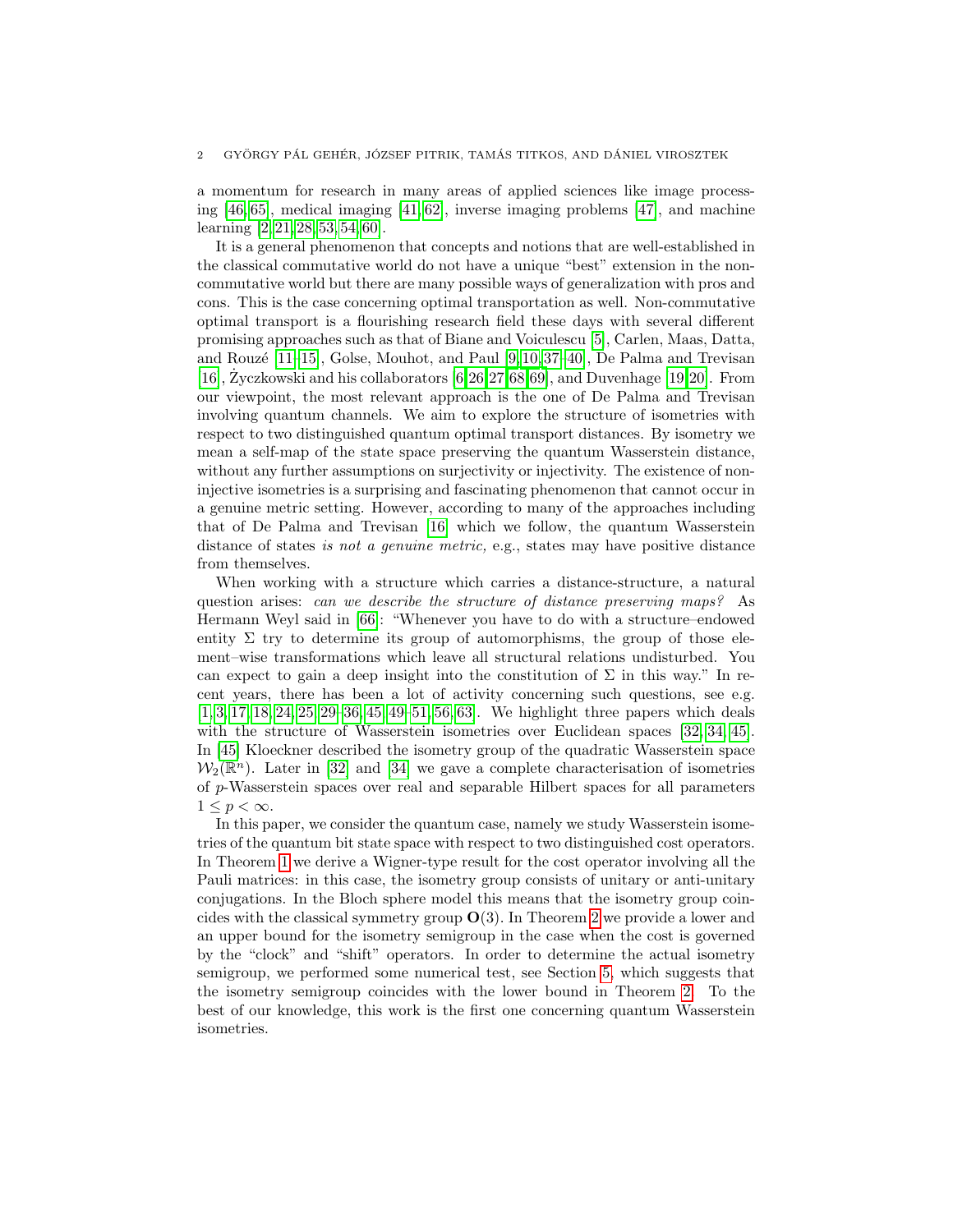## 2. BASIC NOTIONS, NOTATION

Throughout this paper H will denote the Hilbert space  $\mathbb{C}^2$ . The symbol  $\mathcal{L}(\mathcal{H})$ stands for the set of all linear operators on  $H$ , and  $A \leq B$  means that  $B - A$  is positive semidefinite. The set of quantum states will be denoted by  $\mathcal{S}(\mathcal{H})$ , that is,  $S(\mathcal{H}) = \{ \rho \in \mathcal{L}(H) | \rho \geq 0, \text{tr}_{\mathcal{H}} \rho = 1 \}.$  A state  $\rho \in S(\mathcal{H})$  is called a *pure* state if it is a rank one projection, i.e., there exist a unit vector  $\psi \in \mathcal{H}$  such that  $\rho = |\psi\rangle\langle\psi|$ . The set of pure states will be denoted by  $\mathcal{P}_1(\mathcal{H})$ . For a  $\Pi \in \mathcal{L}(\mathcal{H} \otimes \mathcal{H}^*)$ the partial trace  $\text{tr}_{\mathcal{H}^*} \Pi$  is defined by  $\text{tr}_{\mathcal{H}}((\text{tr}_{\mathcal{H}^*} \Pi)A) = \text{tr}_{\mathcal{H} \otimes \mathcal{H}^*}(\Pi(A \otimes I_{\mathcal{H}^*}))$  for all  $A \in \mathcal{L}(\mathcal{H})$ , and similarly, the partial trace  $\text{tr}_{\mathcal{H}}\Pi$  is defined by  $\text{tr}_{\mathcal{H}^*}((\text{tr}_{\mathcal{H}}\Pi)B^T) =$  $\text{tr}_{\mathcal{H}\otimes\mathcal{H}^*}(\Pi(I_\mathcal{H}\otimes B^T))$  for all  $B\in\mathcal{L}(\mathcal{H})$ . Using the canonical linear isomorphism between  $\mathcal{L}(\mathcal{H})$  and  $\mathcal{H} \otimes \mathcal{H}^*$ , for an operator  $A \in \mathcal{L}(\mathcal{H})$  the symbol  $||A\rangle$  denotes the corresponding vector in  $\mathcal{H} \otimes \mathcal{H}^*$ .

Elements of  $\mathcal{S}(\mathcal{H})$  can be represented by vectors using the Bloch representation. We will denote the Bloch ball by  $\mathbf{B}^3$ . The symbols  $\mathbf{U}(n)$ ,  $\mathbf{SU}(n)$ ,  $\mathbf{O}(n)$ , and  $\mathbf{SO}(n)$ denote the unitary, special unitary, orthogonal, and special orthogonal groups, respectively. Following the convention of De Palma and Trevisan [\[16\]](#page-14-8), the set of all couplings of the quantum states  $\rho, \omega \in \mathcal{S}(\mathcal{H})$  is denoted by  $\mathcal{C}(\rho, \omega)$ , and is given by

<span id="page-2-0"></span>
$$
\mathcal{C}(\rho,\omega) = \left\{ \Pi \in \mathcal{S} \left( \mathcal{H} \otimes \mathcal{H}^* \right) \middle| \operatorname{tr}_{\mathcal{H}^*} \Pi = \omega, \operatorname{tr}_{\mathcal{H}} \Pi = \rho^T \right\}.
$$
 (1)

We remark that  $\mathcal{C}(\rho,\omega)$  is never empty, because the trivial coupling  $\omega \otimes \rho^T$  belongs to  $\mathcal{C}(\rho,\omega)$ . According to the convention [\(1\)](#page-2-0), we consider quadratic cost operators of the form

$$
C = \sum_{j=1}^{K} \left( A_j \otimes I_{\mathcal{H}^*} - I_{\mathcal{H}} \otimes A_j^T \right)^2, \tag{2}
$$

where the  $A_j$ 's are self-adjoint operators on  $H$ . The reason of this choice is that the  $A_j$ 's represent observable physical quantities and for a state  $\Pi$  of the composite system, the quantity  $tr_{\mathcal{H} \otimes \mathcal{H}^*}(\Pi C)$  is the expected quadratic difference between outcomes on the first and second subsystems.

The corresponding quadratic quantum Wasserstein distance  $D_C(\rho,\omega)$  of  $\rho$  and  $\omega$  is defined by

$$
D_C(\rho,\omega) = \left(\inf_{\Pi \in \mathcal{C}(\rho,\omega)} \text{tr}_{\mathcal{H} \otimes \mathcal{H}^*}(\Pi C)\right)^{1/2}.
$$
 (3)

The main goal of this paper is to describe the structure of isometries, that is, quantum Wasserstein distance preserving maps, of the qubit state space. As the quantum version of the Wasserstein distance is not a genuine metric, e.g., states may have a positive distance from themselves, we precisely state below what we mean by isometry.

Definition 1 (Quantum Wasserstein isometry). A not necessarily surjective, and not necessarily injective map  $\Phi : \mathcal{S}(\mathcal{H}) \to \mathcal{S}(\mathcal{H})$  is called a quantum Wasserstein isometry with respect to the cost operator  $C$  if

<span id="page-2-1"></span>
$$
D_{C} \left( \Phi \left( \rho \right), \Phi \left( \omega \right) \right) = D_{C} \left( \rho, \omega \right) \tag{4}
$$

for all  $\rho, \omega \in \mathcal{S}(\mathcal{H})$ .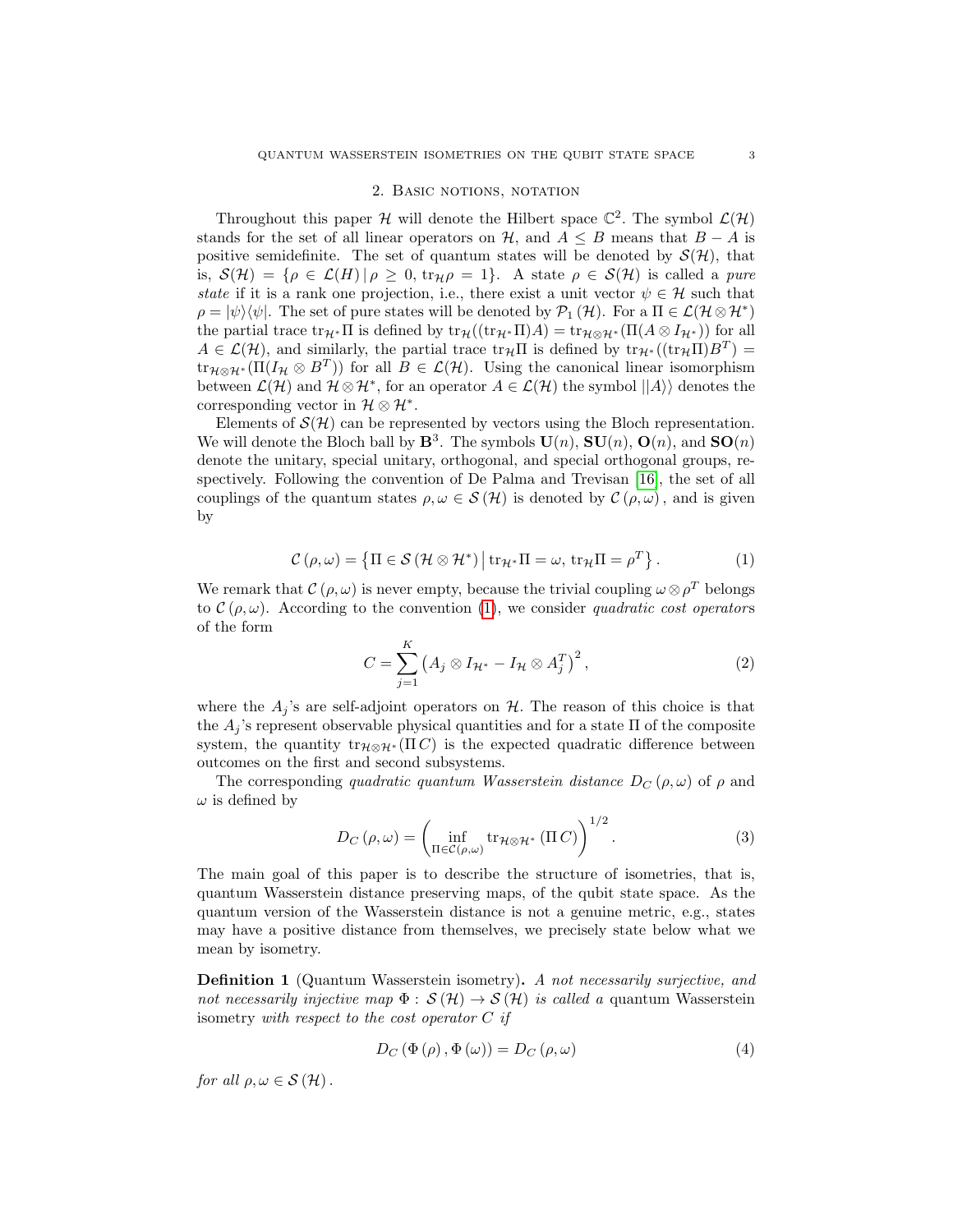## 3. Symmetric cost operator: a Wigner-type result

Let us consider the cost operator which is symmetric in the sense that it involves all the Pauli operators

$$
\sigma_1 = \begin{bmatrix} 0 & 1 \\ 1 & 0 \end{bmatrix} \qquad \sigma_2 = \begin{bmatrix} 0 & -i \\ i & 0 \end{bmatrix} \qquad \sigma_3 = \begin{bmatrix} 1 & 0 \\ 0 & -1 \end{bmatrix}.
$$
 (5)

The symmetric cost is defined by

<span id="page-3-1"></span>
$$
C_{sym} := \sum_{j=1}^{3} \left( \sigma_j \otimes I_{\mathcal{H}^*} - I_{\mathcal{H}} \otimes \sigma_j^T \right)^2 = \begin{bmatrix} 4 & 0 & 0 & -4 \\ 0 & 8 & 0 & 0 \\ 0 & 0 & 8 & 0 \\ -4 & 0 & 0 & 4 \end{bmatrix},
$$
(6)

and the corresponding quantum Wasserstein distance is denoted by  $D_{sum} (.,).$ 

<span id="page-3-0"></span>**Theorem 1.** Let  $\Phi : \mathcal{S}(\mathcal{H}) \to \mathcal{S}(\mathcal{H})$  be a quantum Wasserstein isometry with respect to the cost operator  $C_{sym}$  given in [\(6\)](#page-3-1). That is, assume that

$$
D_{sym} (\Phi (\rho), \Phi (\omega)) = D_{sym} (\rho, \omega) \qquad (\rho, \omega \in \mathcal{S} (\mathcal{H})),
$$

no a priori assumption on surjectivity or injectivity.

Then there exist a unitary or anti-unitary operator U acting on  $\mathcal{H} = \mathbb{C}^2$  such that

<span id="page-3-2"></span>
$$
\Phi(\rho) = U\rho U^* \qquad (\rho \in \mathcal{S}(\mathcal{H})). \tag{7}
$$

Conversely, any map of the form [\(7\)](#page-3-2) is a quantum Wasserstein isometry with respect to  $C_{sym}$ .

In other words, the isometry group of the quantum Wasserstein space defined by the cost operator  $C_{sym}$  coincides with the orthogonal group  $O(3)$  by the Bloch representation.

Proof. Let

<span id="page-3-4"></span>
$$
\rho = \frac{1}{2} (I_{\mathcal{H}} + x\sigma_1 + y\sigma_2 + z\sigma_3) = \frac{1}{2} \left[ \begin{array}{cc} 1+z & x-yi \\ x+yi & 1-z \end{array} \right]
$$
(8)

and

<span id="page-3-5"></span>
$$
\omega = \frac{1}{2} \left( I_{\mathcal{H}} + u \sigma_1 + v \sigma_2 + w \sigma_3 \right) = \frac{1}{2} \left[ \begin{array}{cc} 1+w & u-vi \\ u+vi & 1-w \end{array} \right] \tag{9}
$$

be states on H. The cost of the trivial coupling of  $\rho$  and  $\omega$  is

$$
\operatorname{tr}_{\mathcal{H}\otimes\mathcal{H}^*}\left((\omega\otimes\rho^T)C_{sym}\right) = \operatorname{tr}_{\mathcal{H}\otimes\mathcal{H}^*}\left((\omega\otimes\rho^T)\left(6I_{\mathcal{H}\otimes\mathcal{H}^*} - 2\sum_{j=1}^3\sigma_j\otimes\sigma_j^T\right)\right)
$$

$$
= 6 - 2\sum_{j=1}^3 \operatorname{tr}_{\mathcal{H}}\left(\omega\sigma_j\right) \cdot \operatorname{tr}_{\mathcal{H}^*}\left(\rho^T\sigma_j^T\right) = 6 - 2\left(xu + yv + zw\right) = 6 - 2\left\langle \mathbf{b}_\rho, \mathbf{b}_\omega \right\rangle\tag{10}
$$

<span id="page-3-3"></span>where  $\mathbf{b}_{\rho} = (x, y, z) \in \mathbf{B}^{3}$  and  $\mathbf{b}_{\omega} = (u, v, w) \in \mathbf{B}^{3}$  are the Bloch vectors of  $\rho$  and  $\omega$ , respectively.

We see from [\(10\)](#page-3-3) that  $D_{sym}^2(\rho,\omega) \leq 8$  for any  $\rho$  and  $\omega$ , and  $D_{sym}^2(\rho,\omega) = 8$ if and only if  $\mathbf{b}_{\omega} = -\mathbf{b}_{\rho}$  and  $||\mathbf{b}_{\rho}|| = 1$ . This latter property amounts to  $\rho$  and  $\omega$ being orthogonal pure states. Therefore,

$$
\max_{\rho,\omega \in \mathcal{S}(\mathcal{H})} D_{sym}^2(\rho,\omega) = 8,\tag{11}
$$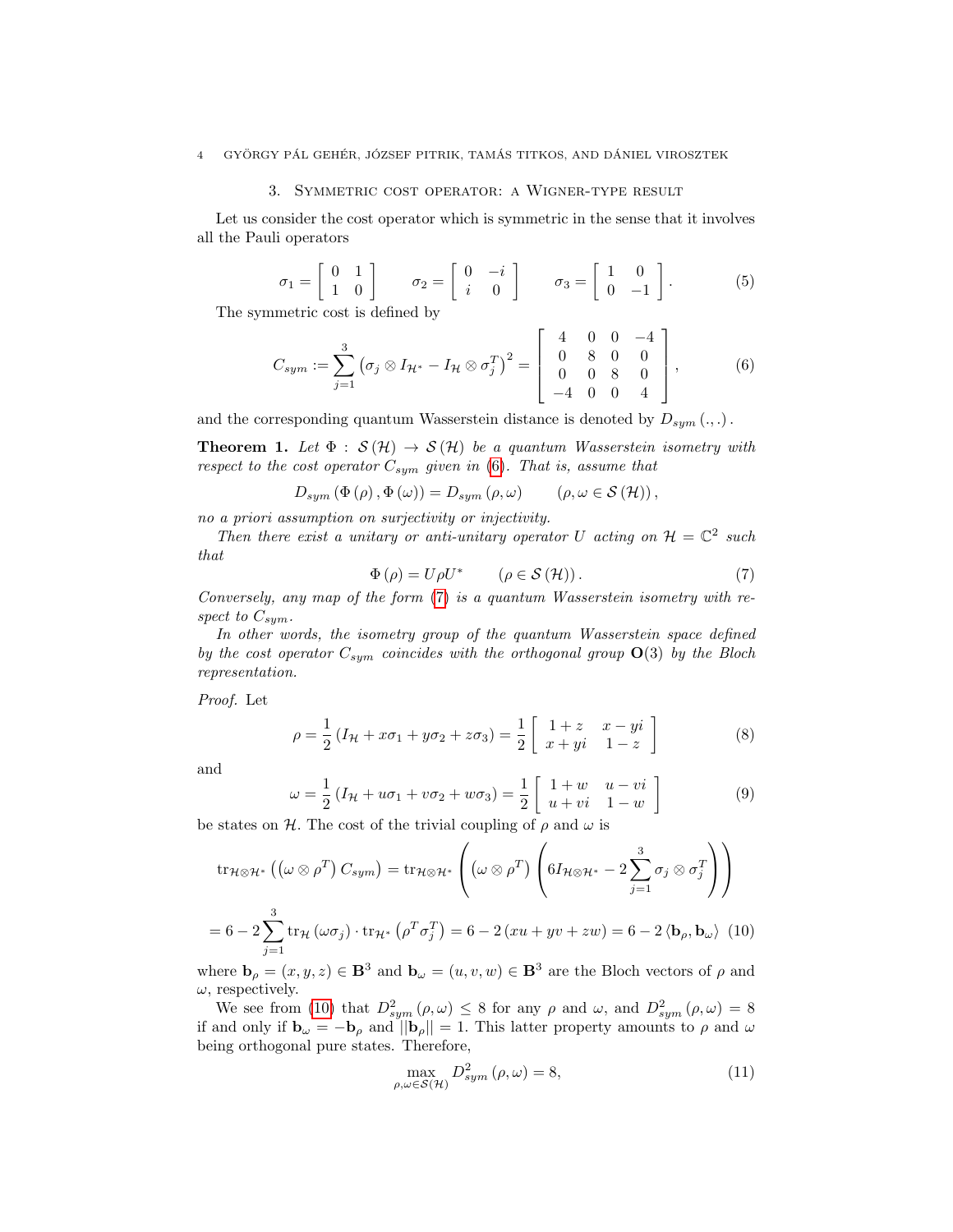and the maximum is attained if and only if  $\rho$  and  $\omega$  are orthogonal pure states. Consequently, any quantum Wasserstein isometry with respect to  $C_{sym}$  maps pure states to pure states.

Now, we exploit the fact that if either  $\rho$  or  $\omega$  is a pure state, then the trivial coupling is the only quantum coupling, that is,  $\mathcal{C}(\rho,\omega) = {\omega \otimes \rho^{T}}$ . This is the quantum analogue of the classical fact that if either  $\mu$  or  $\nu$  is a Dirac mass, then the only classical coupling of  $\mu$  and  $\nu$  is  $\mu \times \nu$ . So, the quantum Wasserstein distance of pure states  $\rho, \omega \in \mathcal{P}_1(\mathcal{H})$  can be expressed in terms of their Bloch vectors as follows:

$$
D_{sym}^{2}\left(\rho,\omega\right) = 6 - 2\left\langle \mathbf{b}_{\rho},\mathbf{b}_{\omega}\right\rangle = 4 + \left|\left|\mathbf{b}_{\rho} - \mathbf{b}_{\omega}\right|\right|^{2} \qquad \left(\rho,\omega \in \mathcal{P}_{1}\left(\mathcal{H}\right)\right). \tag{12}
$$

This means that the squared Wasserstein distance of pure states is an affine image of the Euclidean distance of the corresponding Bloch vectors. In the Bloch representation, pure states correspond to the unit sphere  $S^2 \subset \mathbb{R}^3$ . Therefore, if  $\Phi: \mathcal{S}(\mathcal{H}) \to \mathcal{S}(\mathcal{H})$  is a Wasserstein isometry for  $C_{sym}$ , then it acts on pure states like an isometry of  $S^2$ . Namely, there exists an  $O \in O(3)$  such that

$$
\mathbf{b}_{\Phi(\rho)} = O\left(\mathbf{b}_{\rho}\right) \qquad \left(\rho \in \mathcal{P}_1\left(\mathcal{H}\right)\right). \tag{13}
$$

Observe now that if a Wasserstein isometry  $\Phi : \mathcal{S}(\mathcal{H}) \to \mathcal{S}(\mathcal{H})$  leaves the distinguished pure states  $\omega_j := \frac{1}{2} (I_H + \sigma_j), j \in \{1, 2, 3\}$  invariant, then

$$
\Phi = \mathrm{Id}_{\mathcal{S}(\mathcal{H})}.
$$

Indeed, if  $\rho \in \mathcal{S}(\mathcal{H})$  is given by [\(8\)](#page-3-4), then by [\(10\)](#page-3-3), we have

$$
D_{sym}^{2}(\rho,\omega_{1}) = 6 - 2x, D_{sym}^{2}(\rho,\omega_{2}) = 6 - 2y, D_{sym}^{2}(\rho,\omega_{3}) = 6 - 2z.
$$
 (14)

Therefore, if  $\Phi(\omega_j) = \omega_j$  for every  $j \in \{1, 2, 3\}$ , then the preserver equation [\(4\)](#page-2-1) tells us that all Bloch coordinates of  $\rho$  remain the same, that is,  $\Phi(\rho) = \rho$ . Consequently, any Wasserstein isometry  $\Phi: \mathcal{S}(\mathcal{H}) \to \mathcal{S}(\mathcal{H})$  acts as an isometry of  $\mathbf{B}^3$ , namely, there exists an  $O \in O(3)$  such that

<span id="page-4-0"></span>
$$
\mathbf{b}_{\Phi(\rho)} = O\left(\mathbf{b}_{\rho}\right) \qquad \left(\rho \in \mathcal{S}\left(\mathcal{H}\right)\right). \tag{15}
$$

It is clear that unitary conjugations on  $\mathcal{S}(\mathcal{H})$  induce orientation preserving orthogonal transformations on the Bloch sphere  $\mathbb{B}^3$ . But the contrary is also true by [\[57,](#page-16-17) Prop. VII.5.7], namely that for any  $O \in SO(3)$  there exists a  $U \in SU(2)$ such that the action  $\rho \mapsto U \rho U^*$  is described by O in the Bloch sphere model.

Moreover, as  $\rho \mapsto \overline{\rho}$  (taking the element-wise complex conjugate in the standard basis) is an orientation reversing isometry in the Bloch sphere model — namely, it is the reflection to the " $x - z$  plane" as  $\overline{\sigma_1} = \sigma_1$ ,  $\overline{\sigma_3} = \sigma_3$ , and  $\overline{\sigma_2} = -\sigma_2$  —, for every  $O \in \mathbf{O}(3)$  there is a unitary or anti-unitary U such that  $\rho \mapsto U \rho U^*$  is described by O in the Bloch sphere model. Unitary conjugations correspond to orientation-preserving isometries of  $\mathbb{B}^3$ , while anti-unitary conjugations correspond to orientation-reversing isometries.

So  $(15)$  tells us that all isometries *must be* unitary or anti-unitary conjugations. But what about the converse?

We aim to show that unitary or anti-unitary conjugations (in short: Wigner symmetries) are Wasserstein isometries with respect to the symmetric cost given by  $(6)$ . That is,

<span id="page-4-1"></span>
$$
D_{sym} (U\rho U^*, U\omega U^*) = D_{sym} (\rho, \omega) \qquad (\rho, \omega \in \mathcal{S}(\mathcal{H})) \tag{16}
$$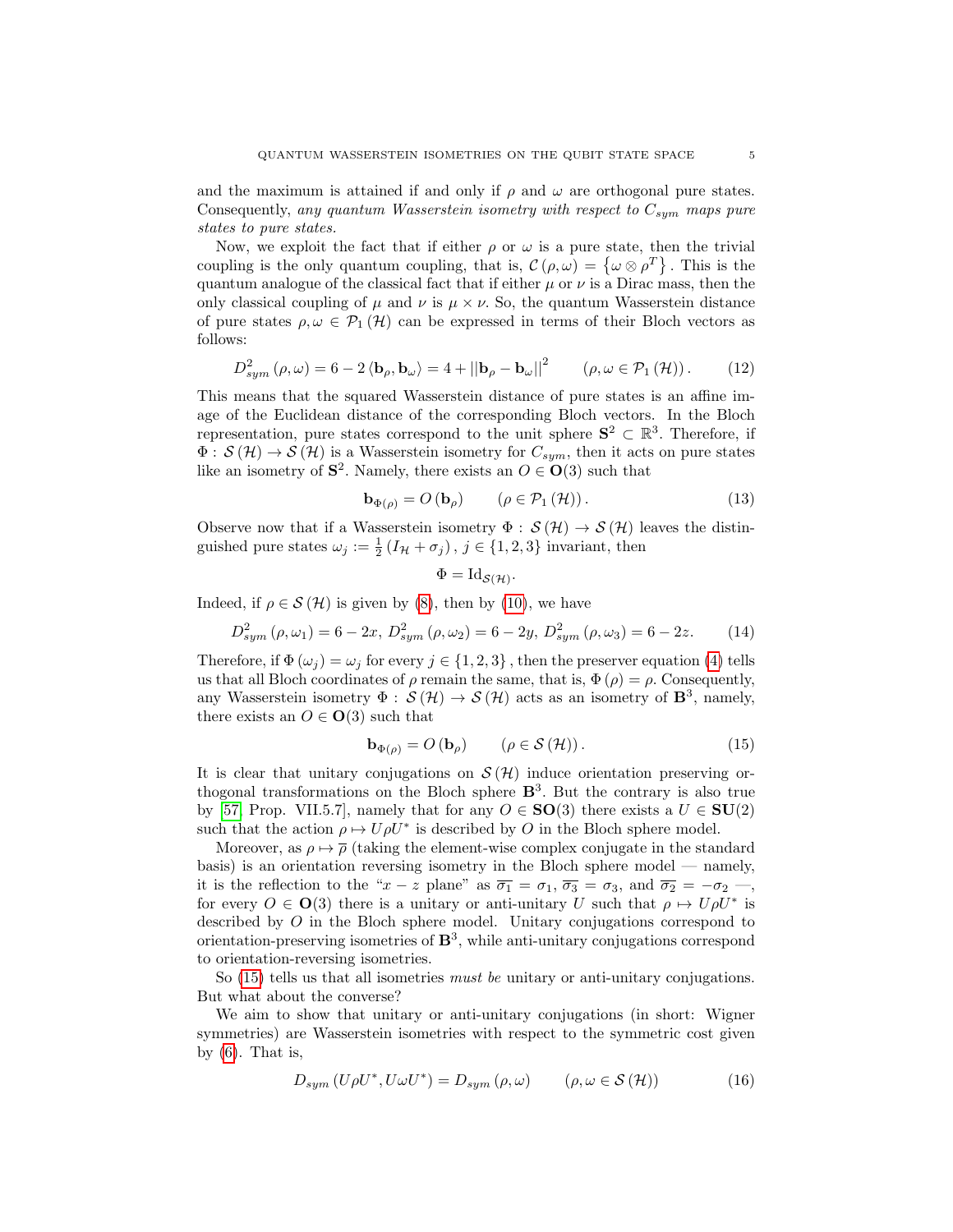for any (anti-)unitary operator U. We note first that in view of [\(1\)](#page-2-0), for any  $U \in U(2)$ and  $\rho, \omega \in \mathcal{S}(\mathcal{H})$  we have

<span id="page-5-0"></span>
$$
\mathcal{C}\left(U\rho U^*, U\omega U^*\right) = \{U\Pi U^* \mid \Pi \in \mathcal{C}\left(\rho,\omega\right)\}\tag{17}
$$

where

$$
\mathcal{U} := U \otimes (U^T)^* \tag{18}
$$

is a unitary on  $\mathcal{H} \otimes \mathcal{H}^*$ .

The relation  $\{U \Pi U^* | \Pi \in C(\rho, \omega)\} \subseteq C(U \rho U^*, U \omega U^*)$  is justified as follows. Let  $\Pi = \sum_{r=1}^{R} A_r \otimes B_r^T (A_r, B_r \in \mathcal{L}(\mathcal{H}))$  be a decomposition of a coupling  $\Pi \in$  $\mathcal{C}(\rho,\omega)$ . Then

$$
U\Pi U^* = \left(U \otimes (U^T)^*\right) \left(\sum_{r=1}^R A_r \otimes B_r^T\right) \left(U^* \otimes U^T\right) = \sum_{r=1}^R U A_r U^* \otimes \left(U B_r U^*\right)^T
$$

and hence

$$
\operatorname{tr}_{\mathcal{H}^*} (\mathcal{U} \Pi \mathcal{U}^*) = U \left( \sum_{r=1}^R \left( \operatorname{tr}_{\mathcal{H}^*} B_r^T \right) A_r \right) U^* = U \omega U^*
$$

and very similarly,  $tr_{\mathcal{H}}(\mathcal{U}\Pi\mathcal{U}^*) = (U\rho U^*)^T$ , and unitary conjugation preserves positivity. On the other hand, if  $\Sigma \in \mathcal{C}(U \rho U^*, U \omega U^*)$ , then  $\mathcal{U}^* \Sigma \mathcal{U} \in \mathcal{C}(\rho, \omega)$ , where  $\mathcal{U}^* = U^* \otimes U^T$ , so the equation [\(17\)](#page-5-0) is justified.

The next step is to show that the symmetric cost defined by [\(6\)](#page-3-1) is invariant under conjugation by  $U$ , more precisely,

<span id="page-5-1"></span>
$$
\left(U \otimes (U^T)^*\right) C_{sym} \left(U^* \otimes U^T\right) = C_{sym},\tag{19}
$$

for any  $U \in U(2)$ . As  $(\gamma U) \otimes ((\gamma U)^T)^* = U \otimes (U^T)^*$  for any complex number  $\gamma$ of modulus one, it is sufficient to prove [\(19\)](#page-5-1) for  $U \in SU(2)$ .

Let 
$$
U = \begin{bmatrix} \alpha & -\overline{\beta} \\ \beta & \overline{\alpha} \end{bmatrix} \in \mathbf{SU}(2)
$$
, that is,  $\alpha, \beta \in \mathbb{C}$  and  $|\alpha|^2 + |\beta|^2 = 1$ . Then

<span id="page-5-2"></span>
$$
U \otimes (U^{T})^{*} = \begin{bmatrix} |\alpha|^{2} & -\alpha\beta & -\overline{\alpha\beta} & |\beta|^{2} \\ \alpha\overline{\beta} & \alpha^{2} & -\overline{\beta}^{2} & -\alpha\overline{\beta} \\ \beta\overline{\alpha} & -\beta^{2} & \overline{\alpha}^{2} & -\beta\overline{\alpha} \\ |\beta|^{2} & \alpha\beta & \overline{\alpha}\overline{\beta} & |\alpha|^{2} \end{bmatrix}.
$$
 (20)

The spectral decomposition of the cost operator is

$$
C_{sym} = \begin{bmatrix} 4 & 0 & 0 & -4 \ 0 & 8 & 0 & 0 \ 0 & 0 & 8 & 0 \ -4 & 0 & 0 & 4 \end{bmatrix} = 0 \cdot \begin{bmatrix} 1 & 0 & 0 & 1 \ 0 & 0 & 0 & 0 \ 0 & 0 & 0 & 0 \ 1 & 0 & 0 & 1 \end{bmatrix} + 4 \cdot \left( \begin{bmatrix} 1 & 0 & 0 & -1 \ 0 & 0 & 0 & 0 \ 0 & 0 & 0 & 0 \ -1 & 0 & 0 & 1 \end{bmatrix} + \begin{bmatrix} 0 & 0 & 0 & 0 \ 0 & 1 & 1 & 0 \ 0 & 1 & 1 & 0 \ 0 & 0 & 0 & 0 \end{bmatrix} + \begin{bmatrix} 0 & 0 & 0 & 0 \ 0 & 1 & -1 & 0 \ 0 & -1 & 1 & 0 \ 0 & 0 & 0 & 0 \end{bmatrix} \right),
$$

that is,

$$
C_{sym} = 0 \cdot ||I_{\mathcal{H}}\rangle\rangle\langle\langle I_{\mathcal{H}}|| + 4 \cdot (||\sigma_3\rangle\rangle\langle\langle \sigma_3|| + ||\sigma_1\rangle\rangle\langle\langle \sigma_1|| + ||\sigma_2\rangle\rangle\langle\langle \sigma_2||).
$$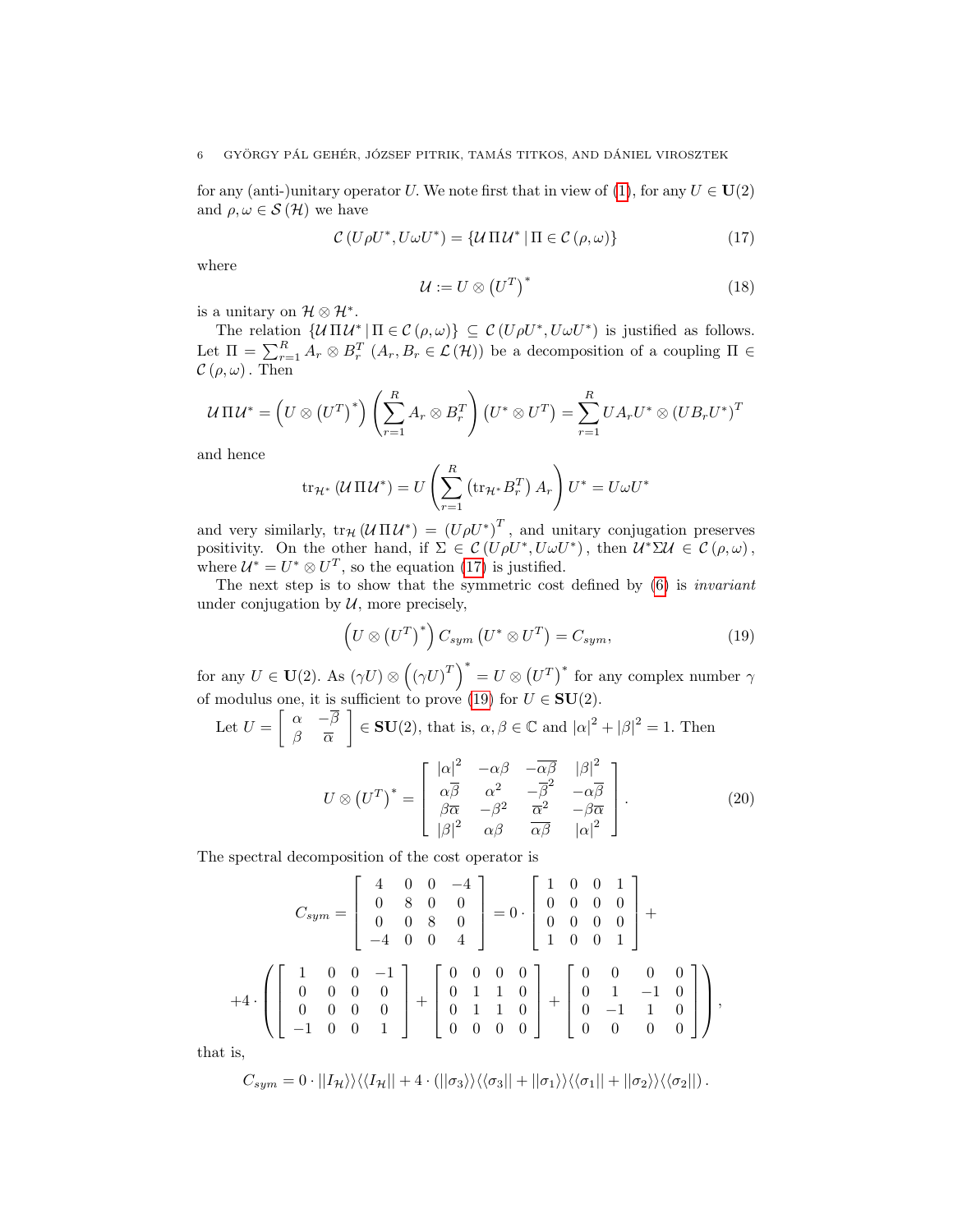Note that  $||I_{\mathcal{H}}\rangle\rangle\langle\langle I_{\mathcal{H}}||$  is an eigenprojection of the normal operator  $U\otimes (U^T)^*$ , see [\(20\)](#page-5-2), and hence  $U \otimes (U^T)^*$  commutes with the cost  $C_{sym}$ , which is a rank three projection up to a multiplicative constant. So we deduced that  $\left[C_{sym}$  ,  $U \otimes (U^T)^*\right] =$ 0 for any  $U \in SU(2)$ , which is equivalent to the desired equation [\(19\)](#page-5-1). Therefore,

<span id="page-6-2"></span>
$$
D_{sym}^{2}\left(U\rho U^{*},U\omega U^{*}\right)=\inf\left\{\text{tr}_{\mathcal{H}\otimes\mathcal{H}^{*}}\left(C_{sym}\Sigma\right)\big|\Sigma\in\mathcal{C}\left(U\rho U^{*},U\omega U^{*}\right)\right\}
$$

$$
=\inf\left\{\text{tr}_{\mathcal{H}\otimes\mathcal{H}^{*}}\left(C_{sym}\mathcal{U}\Pi\mathcal{U}^{*}\right)\big|\Pi\in\mathcal{C}\left(\rho,\omega\right)\right\}
$$

$$
=\inf\left\{\text{tr}_{\mathcal{H}\otimes\mathcal{H}^{*}}\left(U^{*}\mathcal{C}_{sym}\mathcal{U}\Pi\right)\big|\Pi\in\mathcal{C}\left(\rho,\omega\right)\right\}
$$

$$
=\inf\left\{\text{tr}_{\mathcal{H}\otimes\mathcal{H}^{*}}\left(C_{sym}\Pi\right)\big|\Pi\in\mathcal{C}\left(\rho,\omega\right)\right\}=D_{sym}^{2}\left(\rho,\omega\right),\tag{21}
$$

so [\(16\)](#page-4-1) is proved for unitaries.

As for an anti-unitary U, let us note that  $UAU^* = V\overline{A}V^*$  for some unitary  $V \in \mathbf{U}(2)$ . However,  $\overline{\sigma_j} \otimes \overline{\sigma_j} = \sigma_j \otimes \sigma_j$  for every  $j \in \{1, 2, 3\}$ , hence  $\overline{C_{sym}} = C_{sym}$ , and  $\mathcal{C}(\overline{\rho}, \overline{\omega}) = \{ \overline{\Pi} \mid \Pi \in \mathcal{C}(\rho, \omega) \}$ . Therefore,

$$
D_{sym}^{2}\left(\overline{\rho},\overline{\omega}\right) = \inf \left\{ \operatorname{tr}_{\mathcal{H}\otimes\mathcal{H}^{*}}\left(\overline{C_{sym}}\,\overline{\Pi}\right) \middle| \Pi \in \mathcal{C}\left(\rho,\omega\right) \right\} = D_{sym}^{2}\left(\rho,\omega\right)
$$

for any  $\rho, \omega \in \mathcal{S}(\mathcal{H})$ , and [\(16\)](#page-4-1) is proved for anti-unitaries.

$$
\Box
$$

## 4. Non-injective and non-surjective isometries

We turn to the case when the cost operator involves the qubit "clock" and "shift" operators which are intimately related to the finite dimensional approximations of the position and momentum operators in quantum mechanics [\[58,](#page-16-18) [59\]](#page-16-19).

As the qubit "clock" operator is  $\sigma_3$  and the "shift" is  $\sigma_1$ , let us define the corresponding cost operator  $C_{xz}$  by

<span id="page-6-0"></span>
$$
C_{xz} := \sum_{j=1,3} \left( \sigma_j \otimes I_{\mathcal{H}^*} - I_{\mathcal{H}} \otimes \sigma_j^T \right)^2 = 4I - 2 \sum_{j=1,3} \sigma_j \otimes \sigma_j^T = \begin{bmatrix} 2 & 0 & 0 & -2 \\ 0 & 6 & -2 & 0 \\ 0 & -2 & 6 & 0 \\ -2 & 0 & 0 & 2 \end{bmatrix}.
$$
\n(22)

We denote the corresponding quantum Wasserstein distance by  $D_{xz}$ . We need some additional definitions to state the main result of this section precisely.

Let G denote the group of transformations of  $\mathcal{S}(\mathcal{H})$  generated by the maps  $\rho \mapsto e^{it\sigma_2} \rho e^{-it\sigma_2}$   $(t \in \mathbb{R})$  and  $\rho \mapsto \sigma_3 \overline{\rho} \sigma_3^*$ . That is,

<span id="page-6-1"></span>
$$
\mathcal{G} := \left\langle \left\{ \rho \mapsto e^{it\sigma_2} \rho e^{-it\sigma_2} \middle| t \in \mathbb{R} \right\} \cup \left\{ \rho \mapsto \sigma_3 \overline{\rho} \sigma_3^* \right\} \right\rangle. \tag{23}
$$

Note that in the Bloch sphere model these transformations are rotations around the "y axis" and the reflection to the "y – z plane" and hence  $\mathcal{G} \cong \mathbf{O}(2)$ .

Let K denote the group of self-maps of  $\mathcal{S}(\mathcal{H})$  generated by taking the complex conjugate in the standard basis, that is, by the map  $\rho \mapsto \overline{\rho}$ . Note that every element of G commutes with every element of K, and K is isomorphic to  $\mathcal{C}_2$ , the cyclic group of order 2.

Let  $\mathcal{S}^{\mathbb{R}}(\mathcal{H})$  denote the set of all real symmetric states

$$
\mathcal{S}^{\mathbb{R}}\left(\mathcal{H}\right) = \left\{\frac{1}{2}\left(I_{\mathcal{H}} + x\sigma_1 + z\sigma_3\right) \middle| x^2 + z^2 \le 1\right\},\,
$$

and let  $\mathcal{P}_{1}^{\mathbb{R}}(\mathcal{H})$  denote the set of all real symmetric pure states, that is,

$$
\mathcal{P}_{1}^{\mathbb{R}}\left(\mathcal{H}\right)=\mathcal{P}_{1}\left(\mathcal{H}\right)\cap\mathcal{S}^{\mathbb{R}}\left(\mathcal{H}\right).
$$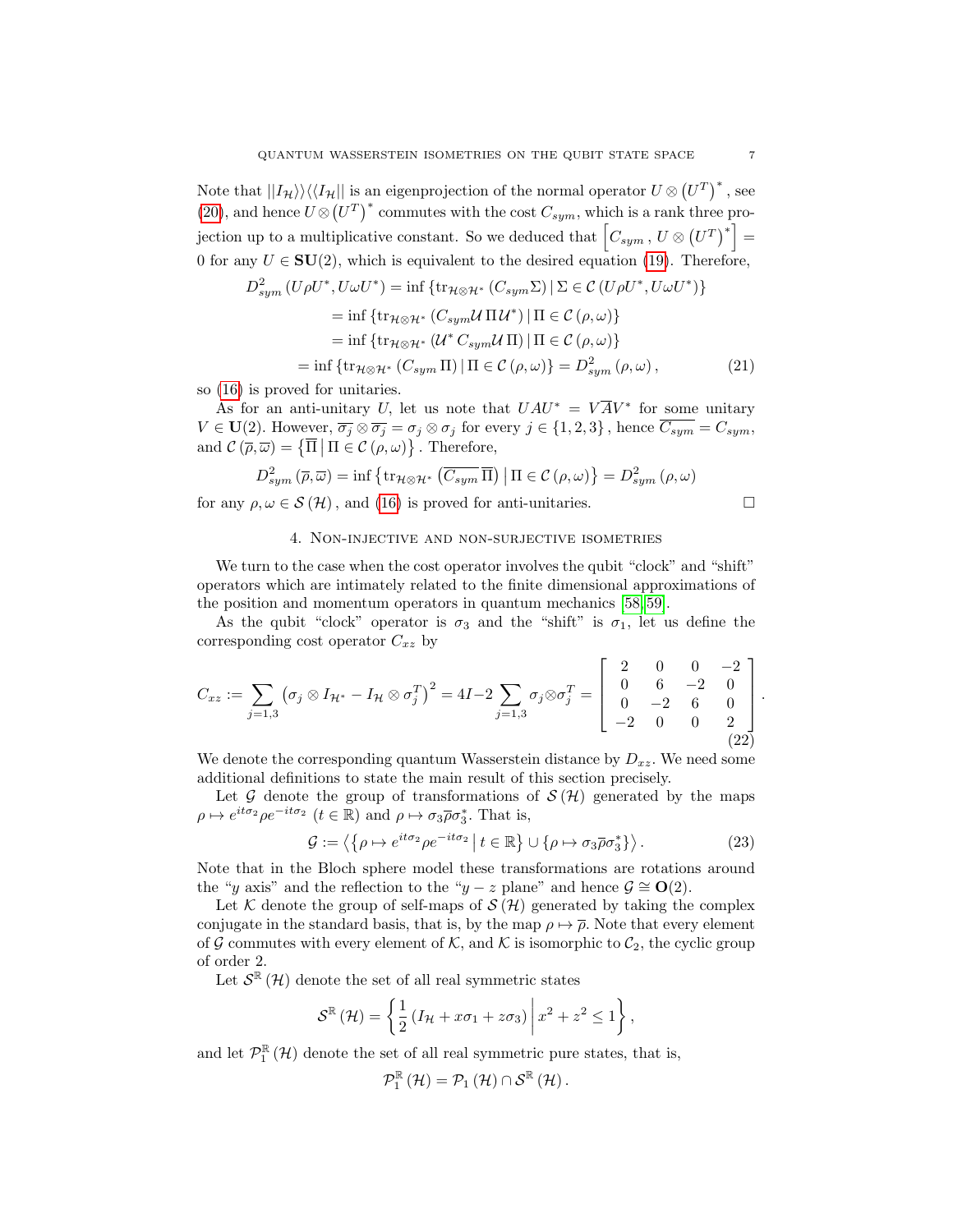For a set  $\mathcal{D} \subseteq \mathcal{S}(\mathcal{H})$ , we define

$$
\mathcal{F}^{(\mathcal{D})}_{\{-1,1\}} := \left\{ \xi : \mathcal{S}(\mathcal{H}) \to \mathcal{S}(\mathcal{H}) \, | \, \xi(\rho) \in \{\rho, \overline{\rho}\} \text{ if } \rho \in \mathcal{D} \text{ and } \xi(\rho) = \rho \text{ if } \rho \notin \mathcal{D} \right\}.
$$

We will consider the special cases where  $\mathcal{D} = \mathcal{P}_1(\mathcal{H}) \backslash \mathcal{P}_1^{\mathbb{R}}(\mathcal{H})$  or  $\mathcal{D} = \mathcal{S}(\mathcal{H}) \backslash \mathcal{S}^{\mathbb{R}}(\mathcal{H})$ . Note that in these special cases  $\mathcal{F}^{(\mathcal{D})}_{f-1}$  ${(\nu)}_{\{-1,1\}}$  endowed with the composition operation is a unital semigroup. Moreover, the restriction of  $\psi$  to  $\mathcal D$  is a bijection of  $\mathcal D$  for every  $\psi \in \mathcal{G} \times \mathcal{K}$ .

Let us take a closer look on the algebraic structure of transformations of  $\mathcal{S}(\mathcal{H})$ generated by the elements of  $\mathcal{G} \times \mathcal{K}$  and  $\mathcal{F}^{(\mathcal{P}_1(\mathcal{H})\setminus \mathcal{P}_1^{\mathbb{R}}(\mathcal{H}))}_{\{1\leq i\leq n\}}$  $\{(-1,1)\}\n_{-1,1}$ . For every  $\psi \in \mathcal{G} \times \mathcal{K}$ , the map

$$
\xi \mapsto \psi^{-1} \circ \xi \circ \psi \qquad \left( \xi \in \mathcal{F}\left(\mathcal{P}_1(\mathcal{H}) \backslash \mathcal{P}_1^{\mathbb{R}}(\mathcal{H})\right) \right)
$$

is an automorphism of  $\mathcal{F}(\mathcal{P}_1(\mathcal{H})\setminus \mathcal{P}_1^{\mathbb{R}}(\mathcal{H}))$  $\{\{-1,1\}\}$ . Therefore, any composition  $\Phi$  of elements of  $\mathcal{G} \times \mathcal{K}$  and  $\mathcal{F}_{\ell-1,1}^{(\mathcal{P}_1(\mathcal{H})\setminus \mathcal{P}_1^{\mathbb{R}}(\mathcal{H}))}$  $(-1,1)$ <sup>{−1,1}</sup> can be written in a simple form:  $\Phi = \psi \circ \xi$  for some  $\psi \in \mathcal{G} \times \mathcal{K}$  and  $\xi \in \mathcal{F}_{\{-1, 1\}}^{(\mathcal{P}_1(\mathcal{H}) \setminus \mathcal{P}_1^{\mathbb{R}}(\mathcal{H}))}$  $(-1,1)$ 

So the algebraic structure of transformations of  $\mathcal{S}(\mathcal{H})$  generated by the elements of  $\mathcal{G} \times \mathcal{K}$  and  $\mathcal{F}_{f-1,1}^{(\mathcal{P}_1(\mathcal{H})\setminus \mathcal{P}_1^{\mathbb{R}}(\mathcal{H}))}$  $\{(-1,1)\}\{(-1,1\}$  is the *semidirect product* 

$$
(\mathcal{G}\times\mathcal{K})\ltimes_{\varphi_1}\mathcal{F}^{\left(\mathcal{P}_1(\mathcal{H})\setminus\mathcal{P}_1^\mathbb{R}(\mathcal{H})\right)}_{\{-1,1\}}
$$

where  $\ltimes_{\varphi_1}$  is defined by the standard action

<span id="page-7-0"></span>
$$
(\varphi_1(\psi))(\xi) = \psi^{-1} \circ \xi \circ \psi.
$$
 (24)

That is, the action of an element  $(\psi, \xi) \in (\mathcal{G} \times \mathcal{K}) \ltimes_{\varphi_1} \mathcal{F}_{\{-1,1\}}^{(\mathcal{P}_1(\mathcal{H}) \setminus \mathcal{P}_1^{\mathbb{R}}(\mathcal{H}))}$  $(-1,1)$  on the state space  $\mathcal{S}(\mathcal{H})$  is given by  $(\psi,\xi)(\rho) = (\psi \circ \xi)(\rho)$ , and the product of  $(\psi',\xi')$  and  $(\psi, \xi)$  is

$$
(\psi',\xi') * (\psi,\xi) = (\psi' \circ \psi, (\varphi_1(\psi))(\xi') \circ \xi) = (\psi' \circ \psi, \psi^{-1} \circ \xi' \circ \psi \circ \xi),
$$

and hence for  $\rho \in \mathcal{S}(\mathcal{H})$ ,

$$
((\psi',\xi')*(\psi,\xi))(\rho) = (\psi' \circ \psi \circ \psi^{-1} \circ \xi' \circ \psi \circ \xi)(\rho) = (\psi' \circ \xi' \circ \psi \circ \xi)(\rho).
$$

Very similarly, the elements of G give rise to automorphisms of  $\mathcal{F}^{(S(\mathcal{H})\setminus S^{\mathbb{R}}(\mathcal{H}))}_{I=1,1}$ by conjugation, and the algebraic structure generated by the elements of  $\mathcal{G}$  and by conjugation, and the algebraic structure generated by the elements of  $\mathcal{G}$  and  $\mathcal{F}^{\left(\mathcal{S}(\mathcal{H}) \backslash \mathcal{S}^{\mathbb{R}}(\mathcal{H})\right)}_{\mathcal{F}_{\mathcal{S}}=1,11}$  $\{(-1,1)\}\$ is the semidirect product

$$
\mathcal{G}\ltimes_{\varphi_2}\mathcal{F}^{\bigl(\mathcal{S}(\mathcal{H})\backslash\mathcal{S}^{\mathbb{R}}(\mathcal{H})\bigr)}_{\{-1,1\}}
$$

where  $\ltimes_{\varphi_2}$  is defined by the standard action

<span id="page-7-1"></span>
$$
(\varphi_2(\psi))(\xi) = \psi^{-1} \circ \xi \circ \psi.
$$
 (25)

Let Isom  $(\mathcal{W}_2^{(xz)}(\mathcal{S}(\mathcal{H}))\big)$  denote the semigroup of quantum Wasserstein isometries of the state space  $\mathcal{S}(\hat{\mathcal{H}})$  with respect to the cost operator  $C_{xz}$  given in [\(22\)](#page-6-0).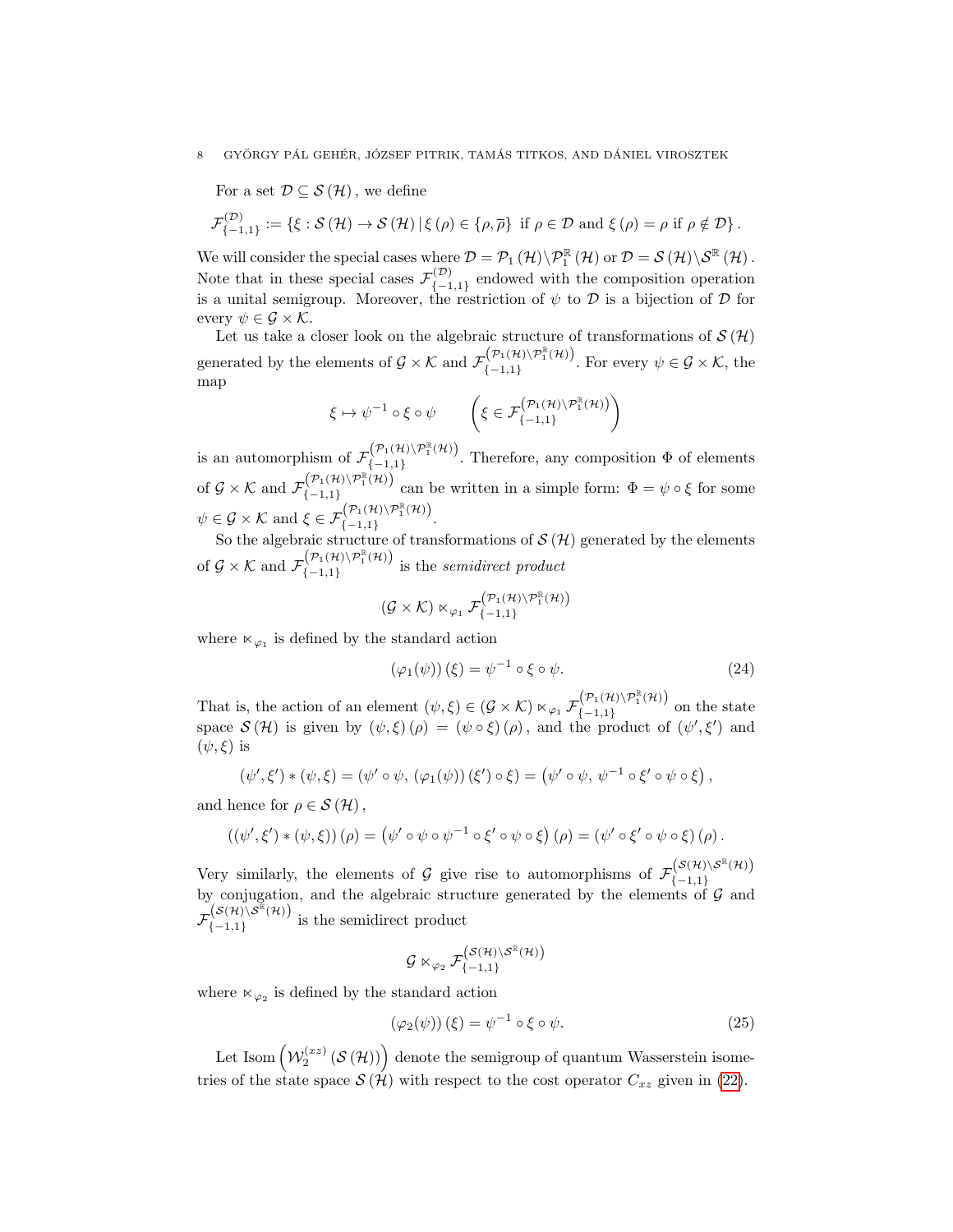<span id="page-8-0"></span>**Theorem 2.** If  $\psi \in \mathcal{G} \times \mathcal{K} \cong \mathbf{O}(2) \times \mathcal{C}_2$  and  $\xi \in \mathcal{F}_{\{-1,1\}}^{(\mathcal{P}_1(\mathcal{H}) \setminus \mathcal{P}_1^{\mathbb{R}}(\mathcal{H}))}$  $\{(-1,1)\}$ , then the map  $\Phi = \psi \circ \xi$  belongs to the semigroup  $\text{Isom}\left(\mathcal{W}^{(xz)}_2\left(\mathcal{S}\left(\mathcal{H}\right)\right)\right)$ . On the other hand, if  $\Phi \in \text{Isom}\left( \mathcal{W}^{(xz)}_2\left( \mathcal{S}\left(\mathcal{H}\right) \right) \right), \text{ then there exists a unique } \psi \in \mathcal{G} \cong \mathbf{O}(2) \text{ and a unique } \psi \in \mathcal{G}.$  $\xi \in \mathcal{F}_{\ell-1,1\,\mathcal{V}}^{\big(\mathcal{S}(\mathcal{H}) \setminus \mathcal{S}^{\mathbb{R}}(\mathcal{H})\big)}$  ${(-1,1)}$  such that  $\Phi = \psi \circ \xi$ . In other words,  $(\mathbf{O}(2)\times\mathcal{C}_2)\ltimes_{\varphi_1}\mathcal{F}^{\left(\mathcal{P}_1(\mathcal{H})\backslash\mathcal{P}_1^{\mathbb{R}}(\mathcal{H})\right)}_{\{-1,1\}}\subseteq\textnormal{Isom}\left(\mathcal{W}^{(xz)}_2\left(\mathcal{S}\left(\mathcal{H}\right)\right)\right)\subseteq\mathbf{O}(2)\ltimes_{\varphi_2}\mathcal{F}^{\left(\mathcal{S}(\mathcal{H})\backslash\mathcal{S}^{\mathbb{R}}(\mathcal{H})\right)}_{\{-1,1\}}$  $\{-1,1\}$ 

<span id="page-8-1"></span>where the semidirect products  $\ltimes_{\varphi_1}$  and  $\ltimes_{\varphi_2}$  are defined by the standard actions [\(24\)](#page-7-0) and [\(25\)](#page-7-1), respectively.

Proof. Let us start with proving the lower bound in [\(26\)](#page-8-1). First we show that the orthogonal group  $O(2)$ , identified with G defined in [\(23\)](#page-6-1), is a subgroup of the Wasserstein isometry semigroup. That is, with  $U(t) := e^{it\sigma_2}$   $(t \in \mathbb{R})$ , the unitary similarity transformation

$$
\rho \mapsto U(t)\rho U(t)^* \qquad (\rho \in \mathcal{S}(\mathcal{H})) \tag{27}
$$

is a quantum Wasserstein isometry for every  $t \in \mathbb{R}$ , and the anti-unitary similarity transformation

<span id="page-8-3"></span>
$$
\rho \mapsto \sigma_3 \overline{\rho} \sigma_3^* \qquad (\rho \in \mathcal{S}(\mathcal{H})) \tag{28}
$$

is also a quantum Wasserstein isometry.

Let  $\mathcal{U}(t) := U(t) \otimes (U(t)^T)^*$ . Note that  $U(t) = \begin{bmatrix} \cos t & \sin t \\ -\sin t & \cos t \end{bmatrix}$  $-\sin t$  cost . We show that the "clock and shift" cost defined in [\(22\)](#page-6-0) is invariant under conjugation by  $\mathcal{U}(t)$ , that is,

<span id="page-8-2"></span>
$$
\mathcal{U}(t) C_{xz} \mathcal{U}(t)^* = C_{xz} \tag{29}
$$

for all  $t \in \mathbb{R}$ . Indeed,

$$
U(t)\sigma_3 U(t)^* = \begin{bmatrix} \cos 2t & -\sin 2t \\ -\sin 2t & -\cos 2t \end{bmatrix}
$$
 and 
$$
U(t)\sigma_1 U(t)^* = \begin{bmatrix} \sin 2t & \cos 2t \\ \cos 2t & -\sin 2t \end{bmatrix}
$$
,

and hence

$$
\mathcal{U}(t) C_{xz} \mathcal{U}(t)^{*} = \mathcal{U}(t) \left( 4I_{\mathcal{H}\otimes\mathcal{H}^{*}} - 2 \sum_{j=1,3} \sigma_{j} \otimes \sigma_{j}^{T} \right) \mathcal{U}(t)^{*}
$$
  
\n
$$
= 4I_{\mathcal{H}\otimes\mathcal{H}^{*}} - 2 \sum_{j=1,3} U(t)\sigma_{j}U(t)^{*} \otimes (U(t)^{T})^{*} \sigma_{j}^{T}U(t)^{T}
$$
  
\n
$$
= 4I_{\mathcal{H}\otimes\mathcal{H}^{*}} - 2 \left( \begin{bmatrix} \cos^{2} 2t & -\cos 2t \sin 2t & -\cos 2t \sin 2t & \sin^{2} 2t \\ -\cos 2t \sin 2t & -\cos^{2} 2t & \sin^{2} 2t & \cos 2t \sin 2t \\ -\cos 2t \sin 2t & \sin^{2} 2t & -\cos^{2} 2t & \cos 2t \sin 2t \\ \sin^{2} 2t & \cos 2t \sin 2t & \cos 2t \sin 2t & \cos^{2} 2t \end{bmatrix} + \begin{bmatrix} \sin^{2} 2t & \cos 2t \sin 2t & \cos^{2} 2t \\ \cos 2t \sin 2t & -\sin^{2} 2t & -\cos^{2} 2t & -\cos 2t \sin 2t \\ \cos 2t \sin 2t & \cos^{2} 2t & -\sin^{2} 2t & -\cos 2t \sin 2t \\ \cos^{2} 2t & -\cos 2t \sin 2t & \sin^{2} 2t \end{bmatrix} \right)
$$

(26)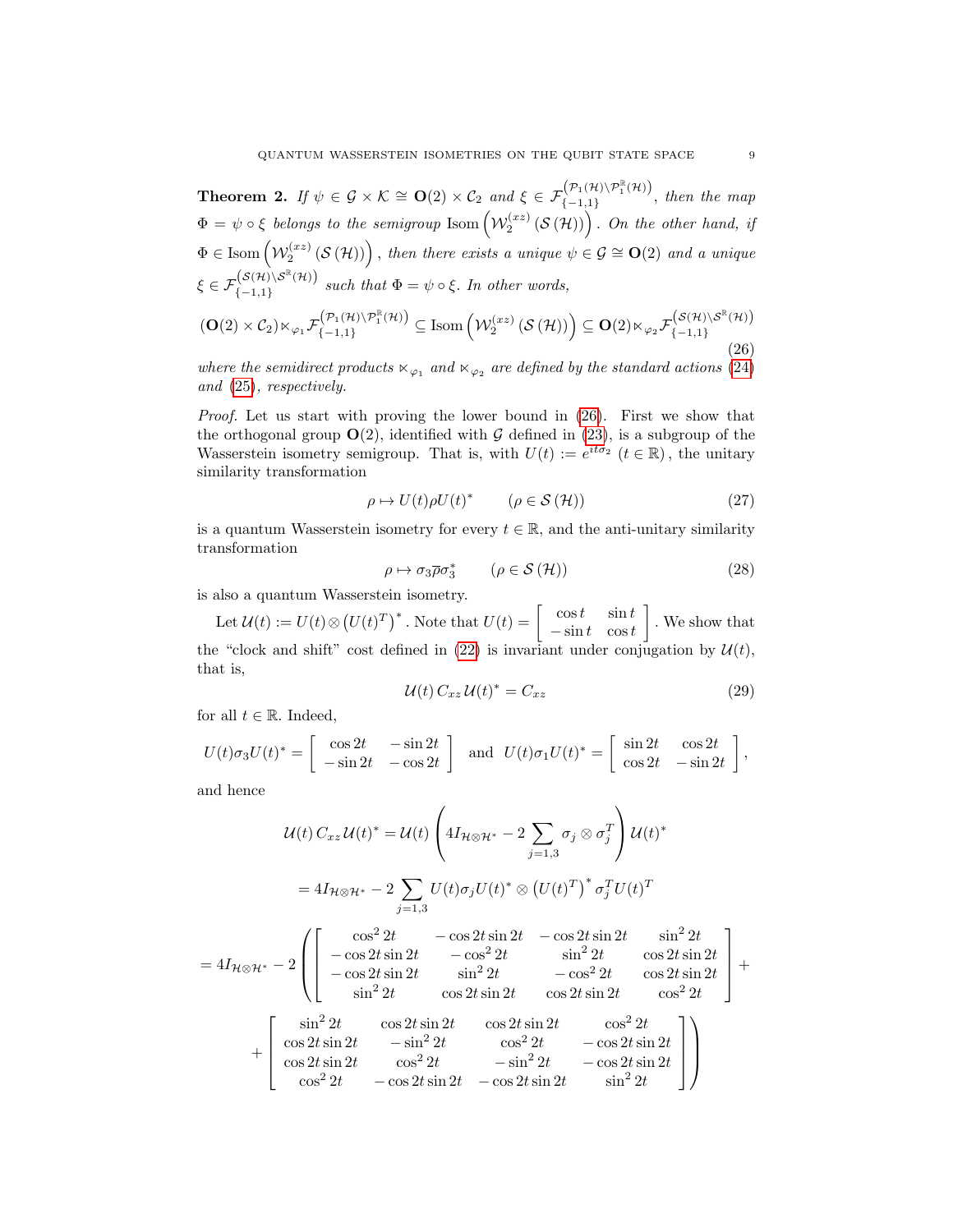$$
= \left[\begin{array}{cccc} 4-2 & 0 & 0 & -2 \\ 0 & 4+2 & -2 & 0 \\ 0 & -2 & 4+2 & 0 \\ -2 & 0 & 0 & 4-2 \end{array}\right] = C_{xz}.
$$

Now, using [\(17\)](#page-5-0), an argument very similar to [\(21\)](#page-6-2) shows that this unitary invariance of the cost [\(29\)](#page-8-2) implies

$$
D_{xz} (U(t)\rho U(t)^*, U(t)\omega U(t)^*) = D_{xz} (\rho, \omega) \qquad (\rho, \omega \in \mathcal{S}(\mathcal{H})).
$$

The next step is considering the anti-unitary similarity transformation [\(28\)](#page-8-3). Note that if  $\Pi \in \mathcal{C}(\rho, \omega)$  and  $\Pi = \sum_{r=1}^{R} A_r \otimes B_r^T (A_r, B_r \in \mathcal{L}(\mathcal{H}))$ , then

$$
\left(\sigma_3 \otimes \left(\sigma_3^T\right)^*\right) \overline{\sum_{r=1}^R A_r \otimes B_r^T} \left(\sigma_3^* \otimes \sigma_3^T\right) = \sum_{r=1}^R \sigma_3 \overline{A_r} \sigma_3^* \otimes \left(\sigma_3 \overline{B_r} \sigma_3^*\right)^T
$$

and hence

<span id="page-9-0"></span>
$$
\left\{ \left( \sigma_3 \otimes \left( \sigma_3^T \right)^* \right) \overline{\Pi} \left( \sigma_3^* \otimes \sigma_3^T \right) \middle| \Pi \in \mathcal{C} \left( \rho, \omega \right) \right\} \subseteq \mathcal{C} \left( \sigma_3 \overline{\rho} \sigma_3^*, \sigma_3 \overline{\omega} \sigma_3^* \right). \tag{30}
$$

However, the inclusion in the other direction can be shown very similarly: if  $\Sigma \in \mathbb{C}$  $\mathcal{C}\left(\sigma_3\overline{\rho}\sigma_3^*,\sigma_3\overline{\omega}\sigma_3^*\right)$ , then

$$
\left(\sigma_3^* \otimes \sigma_3^T\right) \, \overline{\Sigma} \, \left(\sigma_3 \otimes \left(\sigma_3^T\right)^*\right) \in \mathcal{C}\left(\rho, \omega\right),
$$

and hence [\(30\)](#page-9-0) holds with equality. With this in hand,

$$
D_{xz}^{2}(\sigma_{3}\overline{\rho}\sigma_{3}^{*},\sigma_{3}\overline{\omega}\sigma_{3}^{*}) = \inf \{ \text{tr}_{\mathcal{H}\otimes\mathcal{H}^{*}}(C_{xz}\Sigma) \mid \Sigma \in \mathcal{C}(\sigma_{3}\overline{\rho}\sigma_{3}^{*},\sigma_{3}\overline{\omega}\sigma_{3}^{*}) \}
$$
  
=  $\inf \{ \text{tr}_{\mathcal{H}\otimes\mathcal{H}^{*}}(C_{xz}(\sigma_{3}\otimes(\sigma_{3}^{T})^{*}) \overline{\Pi}(\sigma_{3}^{*}\otimes\sigma_{3}^{T}) ) \mid \Pi \in \mathcal{C}(\rho,\omega) \}$   
=  $\inf \{ \text{tr}_{\mathcal{H}\otimes\mathcal{H}^{*}}((\sigma_{3}^{*}\otimes\sigma_{3}^{T}) C_{xz}(\sigma_{3}\otimes(\sigma_{3}^{T})^{*}) \overline{\Pi}) \mid \Pi \in \mathcal{C}(\rho,\omega) \}$ 

 $= \inf \{ \operatorname{tr}_{\mathcal{H} \otimes \mathcal{H}^*} (C_{xz} \Pi) | \Pi \in \mathcal{C} (\rho, \omega) \} = D_{xz}^2 (\rho, \omega) ,$  (31)

where we used that cost  $(22)$  is invariant under the transformation  $(28)$  in the sense that

$$
\left(\sigma_3^* \otimes \sigma_3^T\right) C_{xz} \left(\sigma_3 \otimes \left(\sigma_3^T\right)^*\right)
$$
  
= 
$$
\sum_{j \in \{1,3\}} \left(\sigma_3 \overline{\sigma_j} \sigma_3^* \otimes \sigma_3 \overline{I_{\mathcal{H}^*}} \sigma_3^* - \sigma_3 \overline{I_{\mathcal{H}}} \sigma_3^* \otimes \sigma_3 \overline{\sigma_j} \sigma_3^*\right)^2
$$
  
= 
$$
\sum_{j=1,3} \left(\sigma_j \otimes I_{\mathcal{H}^*} - I_{\mathcal{H}} \otimes \sigma_j^T\right)^2 = C_{xz}.
$$

So this anti-unitary similarity transformation [\(28\)](#page-8-3) is also a Wasserstein isometry. To see that the map  $\rho \mapsto \overline{\rho}$  is also isometric, we only have to note that

$$
D_{xz}^{2}(\overline{\rho}, \overline{\omega}) = \inf \{ \operatorname{tr}_{\mathcal{H} \otimes \mathcal{H}^{*}} (C_{xz} \Sigma) \mid \Sigma \in \mathcal{C} (\overline{\rho}, \overline{\omega}) \}
$$
  
= 
$$
\inf \{ \operatorname{tr}_{\mathcal{H} \otimes \mathcal{H}^{*}} (C_{xz} \overline{\Pi}) \mid \Pi \in \mathcal{C} (\rho, \omega) \} = \inf \{ \operatorname{tr}_{\mathcal{H} \otimes \mathcal{H}^{*}} (\overline{C_{xz}} \Pi) \mid \Pi \in \mathcal{C} (\rho, \omega) \}
$$
  
= 
$$
\inf \{ \operatorname{tr}_{\mathcal{H} \otimes \mathcal{H}^{*}} (C_{xz} \Pi) \mid \Pi \in \mathcal{C} (\rho, \omega) \} = D_{xz}^{2}(\rho, \omega).
$$

The last step in proving the lower bound in [\(26\)](#page-8-1) is showing the isometric property of maps of the form

<span id="page-9-1"></span>
$$
\xi(\rho) := \begin{cases} \rho & \rho \in \mathcal{S}(\mathcal{H}) \setminus \mathcal{P}_1(\mathcal{H}) \\ \frac{1}{2} (\rho + \overline{\rho}) + \epsilon_2 (\rho) \frac{1}{2} (\rho - \overline{\rho}) & \rho \in \mathcal{P}_1(\mathcal{H}) \end{cases}
$$
(32)

where  $\epsilon_2$ :  $\mathcal{P}_1(\mathcal{H}) \rightarrow \{-1, 1\}$  is an *arbitrary* function.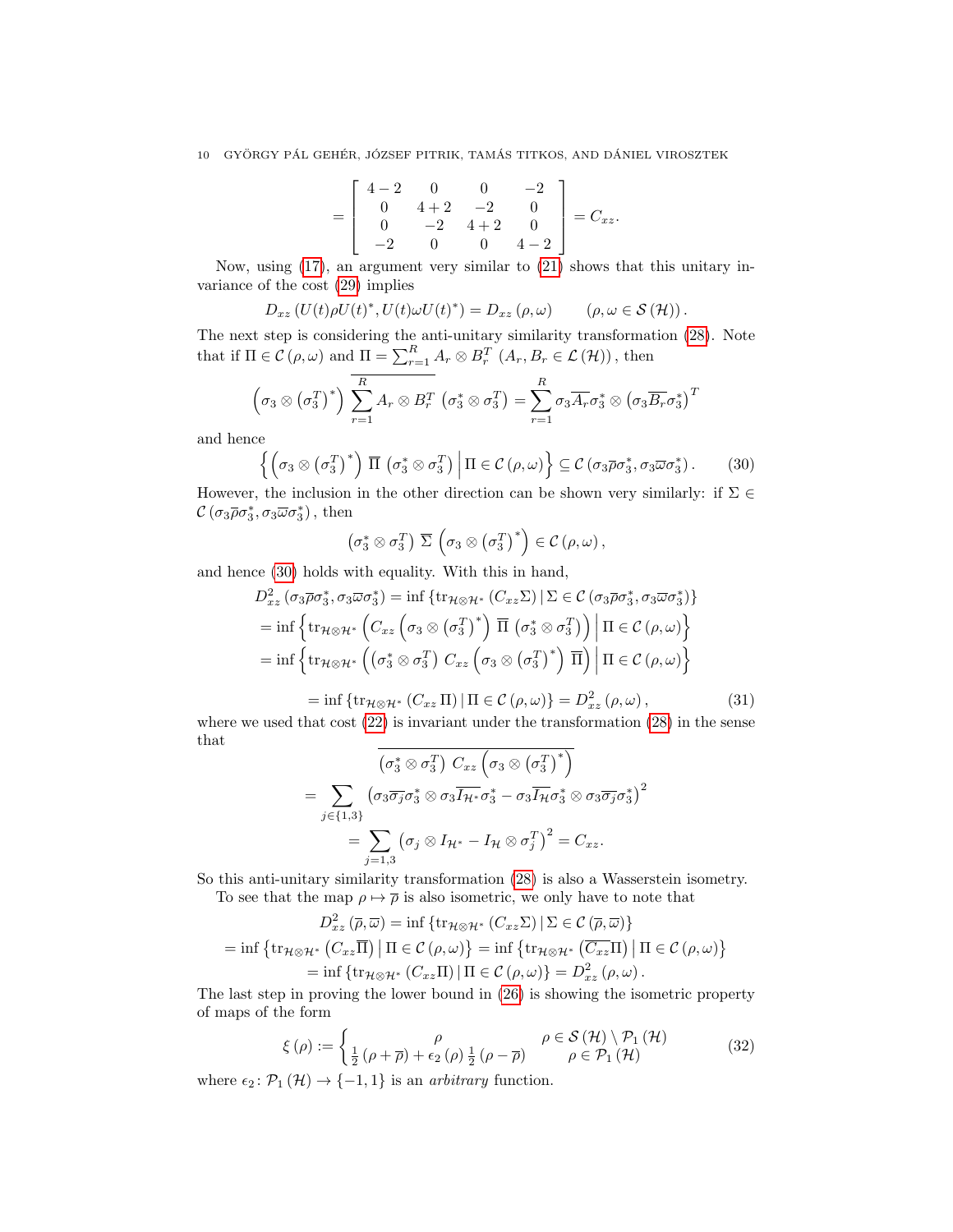Let  $\rho$  and  $\omega$  be defined as in [\(8\)](#page-3-4) and [\(9\)](#page-3-5). The cost of the trivial coupling of  $\rho$ and  $\omega$  is

<span id="page-10-0"></span>
$$
\operatorname{tr}_{\mathcal{H}\otimes\mathcal{H}^*}\left(\left(\omega\otimes\rho^T\right)C_{xz}\right) = \operatorname{tr}_{\mathcal{H}\otimes\mathcal{H}^*}\left(\left(\omega\otimes\rho^T\right)\left(4I_{\mathcal{H}\otimes\mathcal{H}^*} - 2\sum_{j=1,3}\sigma_j\otimes\sigma_j^T\right)\right)
$$

$$
= 4 - 2\sum_{j=1,3}\operatorname{tr}_{\mathcal{H}}\left(\omega\sigma_j\right)\cdot\operatorname{tr}_{\mathcal{H}^*}\left(\rho^T\sigma_j^T\right) = 4 - 2\left(xu + zw\right). \tag{33}
$$

Recall that  $\mathcal{C}(\rho,\omega) = {\omega \otimes \rho^T}$  if either  $\rho$  or  $\omega$  is a pure state. So the isometric property of [\(32\)](#page-9-1) holds because by [\(33\)](#page-10-0), for any state  $\rho$  and any *pure* state  $\omega$  given as in  $(8)$  and  $(9)$  we have

$$
D_{xz}^{2}(\xi(\omega), \xi(\rho)) = D_{xz}^{2}(\omega, \rho) = 4 - 2(xu + zw)
$$

where we used that  $\xi$  defined in [\(32\)](#page-9-1) does not change the first and third elements of the Bloch vectors of  $\rho$  and  $\omega$ . So if at least one of the states involved is pure, the distance does not depend on the second elements of their Bloch vectors at all.

So any composition of the transformations in  $\mathcal{G} \times \mathcal{K} \cong \mathbf{O}(2) \times \mathcal{C}_2$  and maps from  $\mathcal{F}^{\left(\mathcal{P}_1(\mathcal{H})\setminus\mathcal{P}_1^\mathbb{R}(\mathcal{H})\right)}_{I=1,1}$  $\{(-1,1)\}\$ , that is, maps of the form  $(32)$ , are Wasserstein isometries with respect to  $C_{xz}$ . In other words,

$$
\left(\mathbf{O}(2)\times\mathcal{C}_2\right)\ltimes_{\varphi_1}\mathcal{F}^{\left(\mathcal{P}_1(\mathcal{H})\setminus\mathcal{P}_1^\mathbb{R}(\mathcal{H})\right)}_{\{-1,1\}}\subseteq \mathrm{Isom}\left(\mathcal{W}^{(xz)}_2\left(\mathcal{S}\left(\mathcal{H}\right)\right)\right),
$$

so the lower bound in [\(26\)](#page-8-1) is proved.

To prove the upper bound in [\(26\)](#page-8-1), let us recall the transport costs of trivial couplings given in [\(33\)](#page-10-0). An immediate consequence of [\(33\)](#page-10-0) is that

$$
\max_{\rho,\omega \in \mathcal{S}(\mathcal{H})} D_{xz}^2(\rho,\omega) = 6
$$
\n(34)

and the maximum is attained if and only if  $\rho$  and  $\omega$  are orthogonal pure states with real elements, that is,

$$
\rho = \frac{1}{2} \left( I_{\mathcal{H}} + \cos \alpha \sigma_1 + \sin \alpha \sigma_3 \right) \text{ and } \omega = \frac{1}{2} \left( I_{\mathcal{H}} - \cos \alpha \sigma_1 - \sin \alpha \sigma_3 \right)
$$

for some  $\alpha \in \mathbb{R}$ .

Consequently, any quantum Wasserstein isometry with respect to  $C_{xz}$  maps real symmetric pure states to real symmetric pure states.

Another easy consequence of [\(33\)](#page-10-0) is that the quantum Wasserstein distance of real symmetric pure states  $\rho, \omega \in \mathcal{P}_1^{\mathbb{R}}(\mathcal{H})$  can be expressed in terms of their Bloch vectors as follows:

$$
D_{xz}^{2}(\rho,\omega) = 4 - 2 \langle \mathbf{b}_{\rho}, \mathbf{b}_{\omega} \rangle = 2 + ||\mathbf{b}_{\rho} - \mathbf{b}_{\omega}||^{2} \qquad (\rho, \omega \in \mathcal{P}_{1}^{\mathbb{R}}(\mathcal{H})). \tag{35}
$$

Therefore, any map  $\Phi : \mathcal{S}(\mathcal{H}) \to \mathcal{S}(\mathcal{H})$  satisfying

$$
D_{xz} (\Phi (\rho), \Phi (\omega)) = D_{xz} (\rho, \omega) \qquad (\rho, \omega \in \mathcal{S} (\mathcal{H}))
$$

acts on real symmetric pure states as an isometry of the circle  $S<sup>1</sup>$  representing  $\mathcal{P}_1^{\mathbb{R}}(\mathcal{H})$  in the Bloch sphere model. That is, there exists an  $O \in \mathbf{O}(2)$  such that

$$
\mathbf{b}_{\Phi(\rho)} = O\left(\mathbf{b}_{\rho}\right) \qquad \left(\rho \in \mathcal{P}_{1}^{\mathbb{R}}\left(\mathcal{H}\right)\right). \tag{36}
$$

However, we have seen before that the elements of  $O(2)$  identified with the elements of G are Wasserstein isometries. Therefore, for any isometry  $\Phi$  there exists a unique  $\psi \in \mathcal{G}$  such that  $\xi := \psi^{-1} \circ \Phi$  is a Wasserstein isometry that leaves every real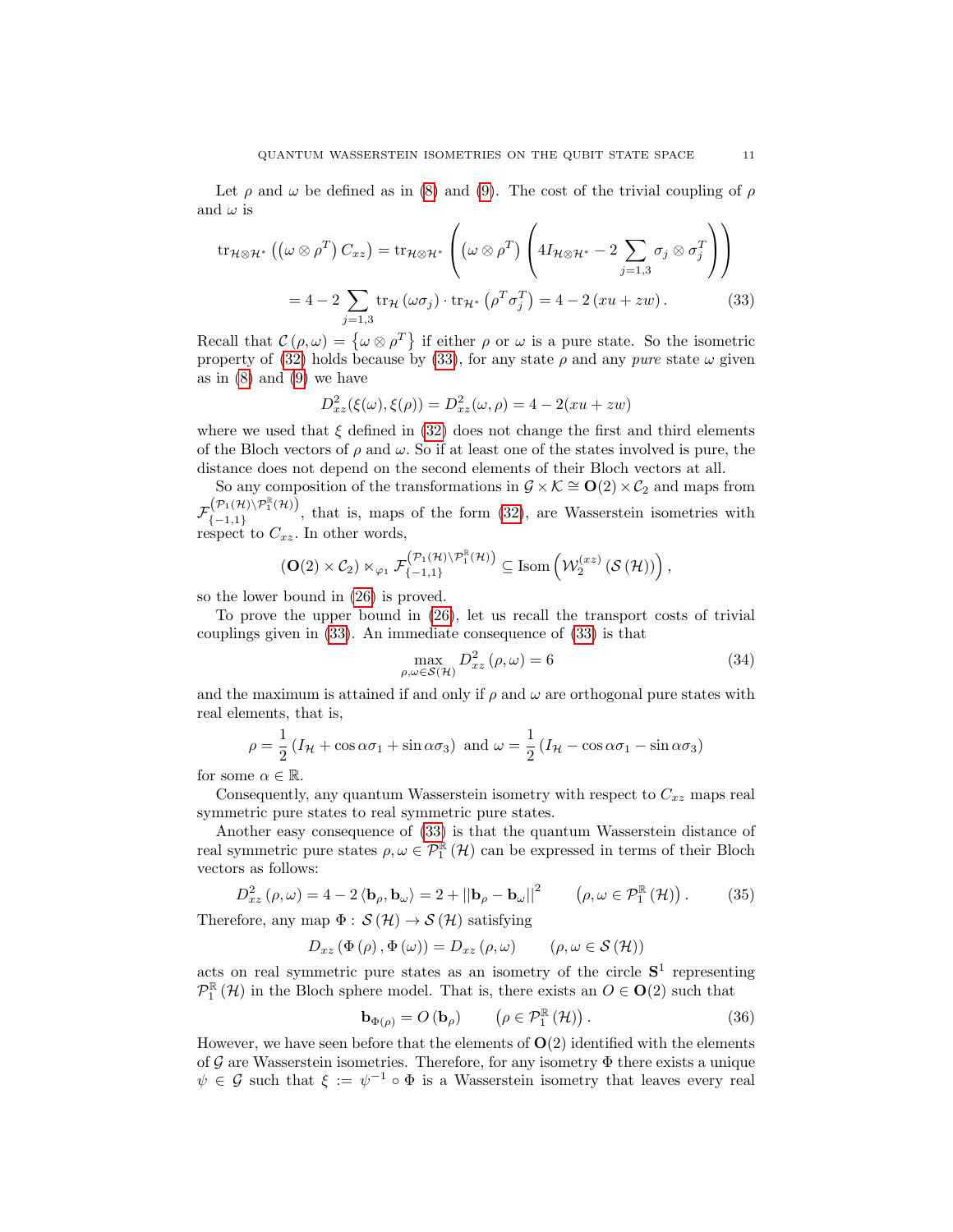symmetric pure state fixed. In particular,  $\omega_1 = \frac{1}{2} (I_H + \sigma_1)$  and  $\omega_3 = \frac{1}{2} (I_H + \sigma_3)$ are fixed by  $\xi$ , and hence [\(33\)](#page-10-0) tells us that for  $\rho \in \mathcal{S}(\mathcal{H})$  given as in [\(8\)](#page-3-4) we have

$$
D_{xz}^{2} (\xi (\rho), \omega_{1}) = 4 - 2x = D_{xz}^{2} (\rho, \omega_{1}) \text{ and } D_{xz}^{2} (\xi (\rho), \omega_{3}) = 4 - 2z = D_{xz}^{2} (\rho, \omega_{3}).
$$
\n(37)

Consequently,  $\xi$  cannot change the "x" and "z" coordinate of the Bloch vector of a state  $\rho$ . In other words,  $\xi$  leaves the line segment

$$
\ell_{(x,z)} := \left\{ \frac{1}{2} \left( I_{\mathcal{H}} + x \sigma_1 + y \sigma_2 + z \sigma_3 \right) : y^2 \le 1 - x^2 - z^2 \right\} \tag{38}
$$

invariant, that is,  $\xi(\ell_{(x,z)}) \subseteq \ell_{(x,z)}$ .

Moreover, the "y" coordinate of the Bloch vector of a state is also quite fixed: it is either left invariant, or mapped to its negative.

To show this, we shall utilise the result of De Palma and Trevisan which is an explicit formula for the self-distances of states [\[16,](#page-14-8) Corollary 1]. It tells us that for any quadratic cost operator C we have

$$
D_C^2(\rho, \rho) = \text{tr}_{\mathcal{H}\otimes\mathcal{H}^*}\left(C \left| |\sqrt{\rho} \rangle \right\rangle \left\langle \left\langle \sqrt{\rho} || \right\rangle \right\rangle \tag{39}
$$

where  $||\sqrt{\rho}\rangle\langle\langle\sqrt{\rho}|| \in \mathcal{S}(\mathcal{H}\otimes\mathcal{H}^*)$  is the canonical purification of the state  $\rho \in$  $\mathcal{S}(\mathcal{H})$  – see [\[44\]](#page-15-20).

Notice that the eigenvalues of  $C_{xz}$  are 8, 4, 4, 0, and that its spectral decomposition is

$$
C_{xz} = 2 ||\sigma_1\rangle\rangle\langle\langle\sigma_1|| + 4||\sigma_2\rangle\rangle\langle\langle\sigma_2|| + 2||\sigma_3\rangle\rangle\langle\langle\sigma_3||.
$$

Consider an arbitrary non-tracial state  $\rho$  written in its spectral decomposition

$$
\rho = \frac{1}{2} \left( I_{\mathcal{H}} + \mathbf{b}_{\rho} \cdot \boldsymbol{\sigma} \right) = \lambda \cdot \frac{1}{2} \left( I_{\mathcal{H}} + \frac{\mathbf{b}_{\rho}}{||\mathbf{b}_{\rho}||} \cdot \boldsymbol{\sigma} \right) + (1 - \lambda) \cdot \frac{1}{2} \left( I_{\mathcal{H}} - \frac{\mathbf{b}_{\rho}}{||\mathbf{b}_{\rho}||} \cdot \boldsymbol{\sigma} \right) \tag{40}
$$

where  $\sigma$  is the vector containing the Pauli matrices,  $||\mathbf{b}_{\rho}|| = (2\lambda - 1), \lambda \in \left(\frac{1}{2}, 1\right]$ and hence  $\lambda = \frac{1}{2} (1 + ||\mathbf{b}_{\rho}||)$ . Therefore

$$
\sqrt{\rho} = \sqrt{\lambda} \cdot \frac{1}{2} \left( I_{\mathcal{H}} + \frac{\mathbf{b}_{\rho}}{||\mathbf{b}_{\rho}||} \cdot \sigma \right) + \sqrt{1 - \lambda} \cdot \frac{1}{2} \left( I_{\mathcal{H}} - \frac{\mathbf{b}_{\rho}}{||\mathbf{b}_{\rho}||} \cdot \sigma \right),\tag{41}
$$

and

$$
D_{xz}^{2}(\rho,\rho) = \langle \langle \sqrt{\rho} || C_{xz} || \sqrt{\rho} \rangle \rangle
$$
  
=  $\langle \langle \sqrt{\lambda} + \sqrt{1 - \lambda} I_{\mathcal{H}} + \frac{\sqrt{\lambda} - \sqrt{1 - \lambda}}{2} (x, y, z) \cdot \sigma || \frac{\sqrt{\lambda} - \sqrt{1 - \lambda}}{2} (4x, 8y, 4z) \cdot \sigma \rangle \rangle$   
=  $(\sqrt{\lambda} - \sqrt{1 - \lambda})^{2} \langle \langle (x, y, z) \cdot \sigma || (x, 2y, z) \cdot \sigma \rangle \rangle = (1 - 2\sqrt{\lambda}\sqrt{1 - \lambda}) (2 + 2y^{2})$   
=  $2 (1 - \sqrt{1 - ||b_{\rho}||^{2}}) (1 + \frac{y^{2}}{||b_{\rho}||^{2}}).$ 

For fixed x and z, this expression is strictly monotone increasing in  $y^2$ , and hence the preserver equation  $D_{xz}^2(\xi(\rho), \xi(\rho)) = D_{xz}^2(\rho, \rho)$  tells us that the second element of the Bloch vector of  $\xi(\rho)$  is either y or  $-y$ . This means that  $\xi \in \mathcal{F}^{(S(\mathcal{H})\setminus \mathcal{S}^{\mathbb{R}}(\mathcal{H}))}_{I=1,1}$  $\{(-1,1\},\{-1,1\},\$ and hence

 $\Phi = \psi \circ \xi \in \mathbf{O}(2) \ltimes_{\varphi_2} \mathcal{F}_{\{-1,1\}}^{(\mathcal{S}(\mathcal{H}) \setminus \mathcal{S}^{\mathbb{R}}(\mathcal{H}))}$  $\{-1,1\}$ as desired.  $\Box$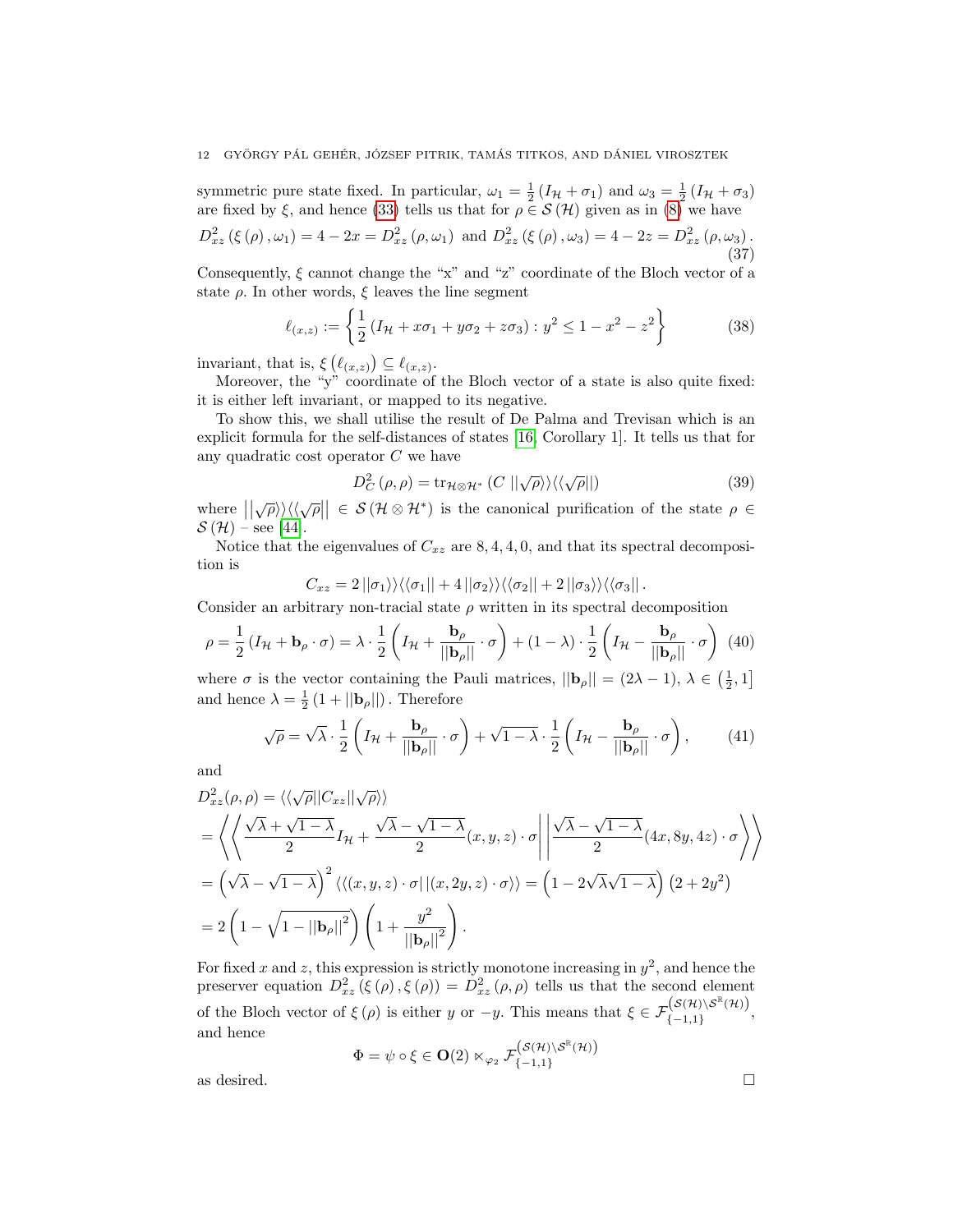#### 5. Numerics on the clock and shift case

<span id="page-12-0"></span>We performed some numerical test using Wolfram Mathematica [\[67\]](#page-16-20) to study Theorem [2](#page-8-0) where we obtained a lower and an upper bound for the isometry semigroup, see [\(26\)](#page-8-1). The Mathematica notebook along with its pdf image is available online, see [\[64\]](#page-16-21).

These numerical tests suggest that the truth in Theorem [2](#page-8-0) is the *lower bound*. That is,

<span id="page-12-1"></span>
$$
\text{Isom}\left(\mathcal{W}_2^{(xz)}\left(\mathcal{S}\left(\mathcal{H}\right)\right)\right) = \left(\mathbf{O}(2) \times \mathcal{C}_2\right) \ltimes_{\varphi_1} \mathcal{F}_{\{-1,1\}}^{\left(\mathcal{P}_1\left(\mathcal{H}\right)\setminus \mathcal{P}_1^{\mathbb{R}}\left(\mathcal{H}\right)\right)}.\tag{42}
$$

The meaning of [\(42\)](#page-12-1) is that Wasserstein isometries fixing real symmetric pure states behave uniformly on mixed states: they either send all mixed states to their conjugate, or they leave all mixed states fixed. This is in striking contrast with the behaviour of isometries on pure states, where the conjugate can be taken or omitted independently, see [\(32\)](#page-9-1).

The argument supporting this uniform property of the isometries reads as follows. Assume that an isometry  $\xi$  leaves every element of  $\mathcal{P}_{1}^{\mathbb{R}}(\mathcal{H})$  and hence  $\mathcal{S}^{\mathbb{R}}(\mathcal{H})$  fixed. That is, we factor out by  $\mathcal{G} \cong \mathbf{O}(2)$ . Now, for every state  $\rho \in \mathcal{S}(\mathcal{H})$  we have either  $\xi(\rho) = \rho$  or  $\xi(\rho) = \overline{\rho}$ .

We choose the distinguished mixed state

$$
\eta := \frac{1}{2} \left( I_{\mathcal{H}} + \frac{1}{2} \sigma_2 \right) \tag{43}
$$

and show numerical evidences that suggest that if  $\xi$  sends  $\eta$  to its conjugate, then it sends all *mixed states* to their conjugates. And vice versa: if  $\eta$  is left invariant then so are all the mixed states. Note that here seems to be a crucial difference between mixed and pure states: as [\(32\)](#page-9-1) shows, the pure states may be left invariant or sent to their conjugates completely independently of the action of  $\xi$  on other states.

The following numerical results suggest that

<span id="page-12-2"></span>
$$
D_{xz}(\rho,\eta) < D_{xz}(\overline{\rho},\eta) \tag{44}
$$

for any  $\rho \in \mathcal{S}(\mathcal{H}) \setminus \mathcal{P}_1(\mathcal{H})$  with  $[\mathbf{b}_{\rho}]_2 > 0$ , that is, with positive "y" coordinate in the Bloch model.

In the experiment shown in Figure [1](#page-13-0) we fix the  $\sigma_2$  component of

$$
\rho=\frac{1}{2}\left(I_{\mathcal{H}}+x\sigma_{1}+y\sigma_{2}+z\sigma_{3}\right)
$$

as  $y = 1/2$  (yellow) and  $y = -1/2$  (blue), and we let both x and z run from  $-\sqrt{3/8}$ to  $\sqrt{3/8}$ .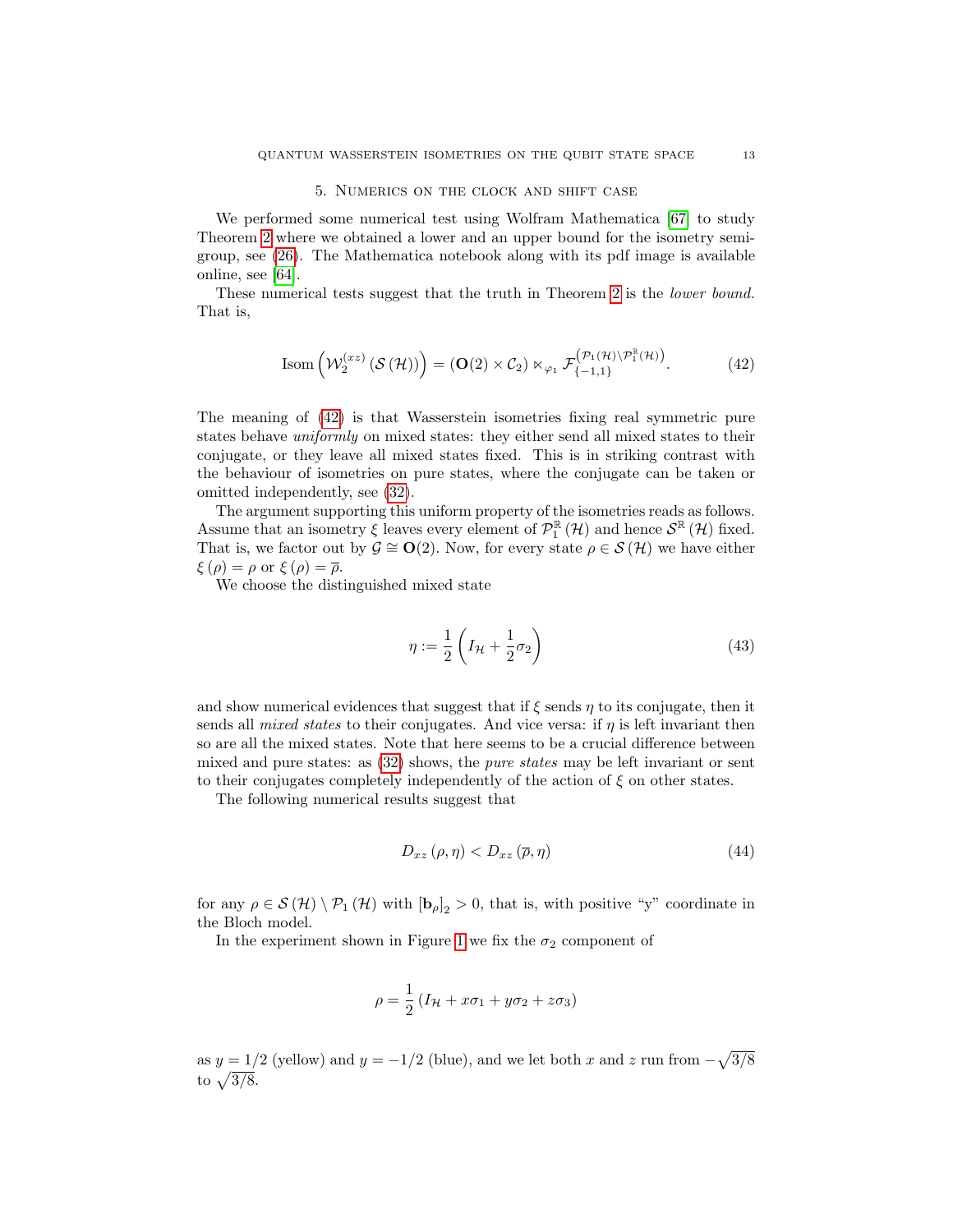

<span id="page-13-0"></span>FIGURE 1.  $y = \pm 1/2, -\sqrt{3/8} \le x, z \le \sqrt{3/8}$ 

It is clear from the picture that

<span id="page-13-1"></span>
$$
D_{xz}\left(\frac{1}{2}\left(I_H + x\sigma_1 + \frac{1}{2}\sigma_2 + z\sigma_3\right), \eta\right) < D_{xz}\left(\frac{1}{2}\left(I_H + x\sigma_1 - \frac{1}{2}\sigma_2 + z\sigma_3\right), \eta\right) \tag{45}
$$

if  $x^2 + z^2 < 3/4$  (mixed  $\rho$ ) and the two sides of [\(45\)](#page-13-1) coincide for  $x^2 + z^2 = 3/4$ (pure  $\rho$ ).

In the second experiment we increased  $|y|$  to 4/5. In this case the difference between  $D_{xz}(\rho, \eta)$  and  $D_{xz}(\overline{\rho}, \eta)$  is even more visible, see Figure [2.](#page-13-2)



<span id="page-13-2"></span>FIGURE 2.  $y = \pm 4/5, -\sqrt{9/50} \le x, z \le \sqrt{9/50}$ 

A natural guess is that if  $|y|$  is small, then so is the difference between the two sides of [\(44\)](#page-12-2). This is indeed the case: the difference is so small that it cannot be seen well on 2-dimensional plot. But a 1-dimensional section that we obtain by letting  $x = z$  shows again that we have strict inequality for mixed states and equality for pure states — see Figure [3.](#page-14-14)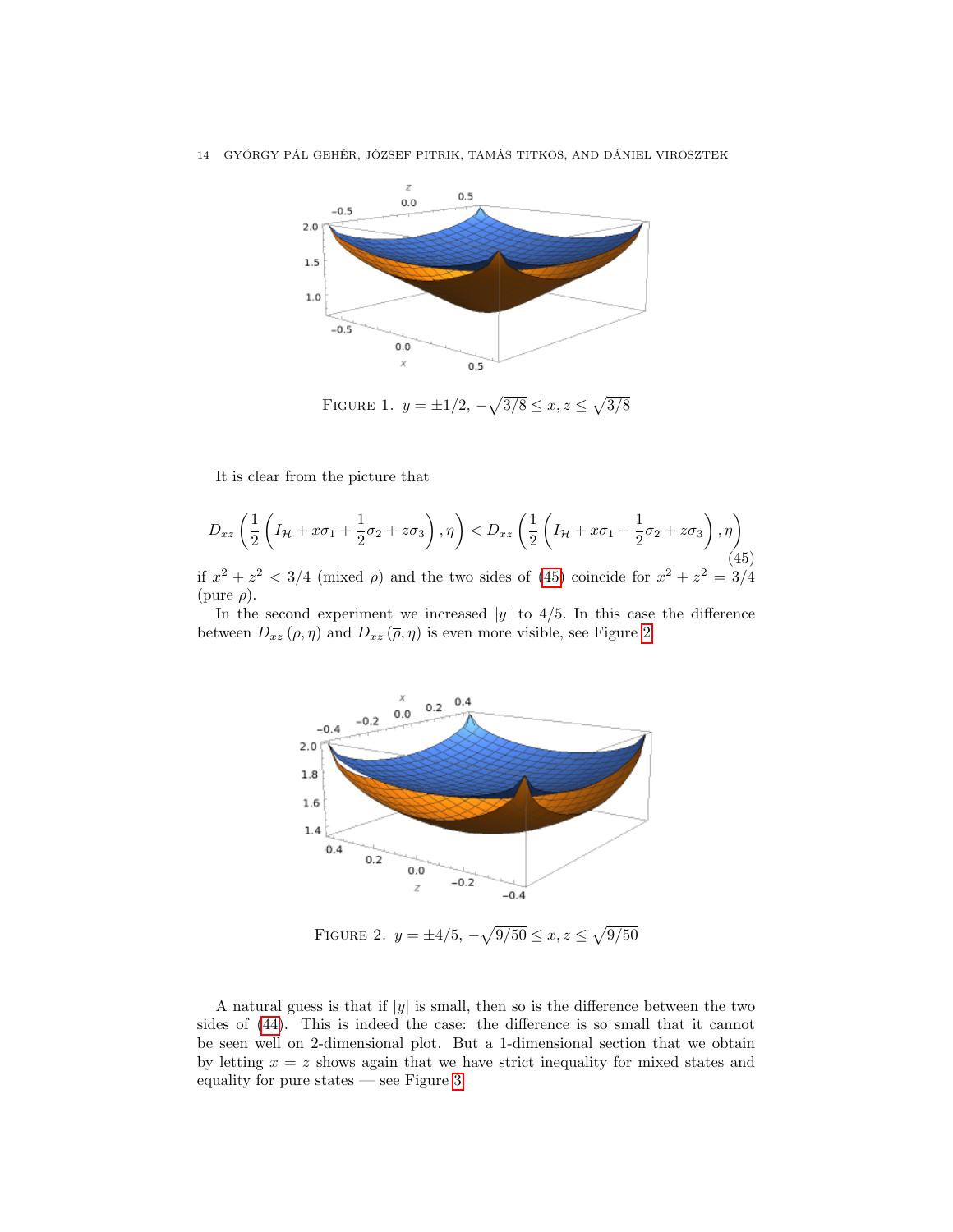

FIGURE 3.  $y = \pm 1/9$ ,  $-\sqrt{40/81} \le x = z \le \sqrt{40/81}$ 

## <span id="page-14-14"></span>**REFERENCES**

- <span id="page-14-10"></span>[1] Z. M. Balogh, K. Fassler, H. Sobrino, Isometric embeddings into Heisenberg groups, Geom. Dedicata, 195 (2018), 163–192.
- <span id="page-14-2"></span>[2] M. ARJOVSKY, S. CHINTALA AND L. BOTTOU, Wasserstein Generative Adversarial Networks, Proccedings of Machine Learning Research, 70 (2017), 214–223.
- <span id="page-14-11"></span>[3] J. BERTRAND AND B. KLOECKNER, A geometric study of Wasserstein spaces: isometric rigidity in negative curvature, Int. Math. Res. Notices, 2016, 1368–1386.
- [4] J. BERTRAND AND B. KLOECKNER, A geometric study of Wasserstein spaces: Hadamard spaces, J. Topol. Anal., 4 (2012), 515-542.
- <span id="page-14-3"></span>P. BIANE AND D. VOICULESCU, A free probability analogue of the Wasserstein metric on the trace-state space, Geom. Funct. Anal., 11 (2001), 1125–1138.
- <span id="page-14-9"></span>[6] R. BISTRON, M. ECKSTEIN, AND K. ZYCZKOWSKI Monotonicity of the quantum 2-Wasserstein distance arXiv preprint, [arXiv:2204.07405,](http://arxiv.org/abs/2204.07405) 2022.
- <span id="page-14-0"></span>[7] E. BOISSARD, T. LE GOUIC AND J.-M. LOUBES, *Distributions template estimate with Wasser*stein metric, Bernoulli, 21 (2015), 740–759.
- <span id="page-14-1"></span>[8] O. Butkovsky, Subgeometric rates of convergence of Markov processes in the Wasserstein metric, Annals of Appl. Prob., 24 (2014), 526–552.
- <span id="page-14-6"></span>[9] E. CAGLIOTI, F. GOLSE AND T. PAUL, Quantum Optimal Transport is Cheaper, J. Stat. Phys., 181 (2020), 149–162.
- <span id="page-14-7"></span>[10] E. CAGLIOTI, F. GOLSE AND T. PAUL, Towards Optimal Transport for Quantum Densities, arXiv preprint, [arXiv:2101.03256,](http://arxiv.org/abs/2101.03256) 2021.
- <span id="page-14-4"></span>[11] E.A. Carlen and J. Maas, An Analog of the 2-Wasserstein Metric in Non-Commutative Probability Under Which the Fermionic Fokker-Planck Equation is Gradient Flow for the Entropy, Commun. Math. Phys., 331 (2014), 887–926.
- [12] E.A. CARLEN AND J. MAAS, Gradient flow and entropy inequalities for quantum Markov semigroups with detailed balance, J. Funct. Anal., 273 (2017), 1810-1869.
- [13] E.A. Carlen and J. Maas, Non-commutative calculus, optimal transport and functional *inequalities in dissipative quantum systems, Journal of Statistical Physics,*  $178$  *(2020), 319–* 378.
- [14] N. DATTA AND C. ROUZÉ, Concentration of quantum states from quantum functional and transportation cost inequalities, Journal of Mathematical Physics, 60 (2019), 012202.
- <span id="page-14-5"></span>[15] N. DATTA AND C. ROUZÉ, Relating relative entropy, optimal transport and fisher information: A quantum HWI inequality, Ann. Henri Poincaré,  $21$  (2020), 2115–2150.
- <span id="page-14-8"></span>[16] G. De Palma and D. Trevisan, Quantum optimal transport with quantum channels, Ann. Henri Poincaré, 22 (2021), 3199-3234.
- <span id="page-14-12"></span>[17] G. DOLINAR, B. KUZMA, D. MITROVIĆ, Isometries of probability measures with respect to the total variation distance, J. Math. Anal. Appl., (2021), Paper No. 125829.
- <span id="page-14-13"></span>[18] G. DOLINAR, L. MOLNÁR, Isometries of the space of distribution functions with respect to the Kolmogorov–Smirnov metric, J. Math. Anal. Appl., 348 (2008), 494–498.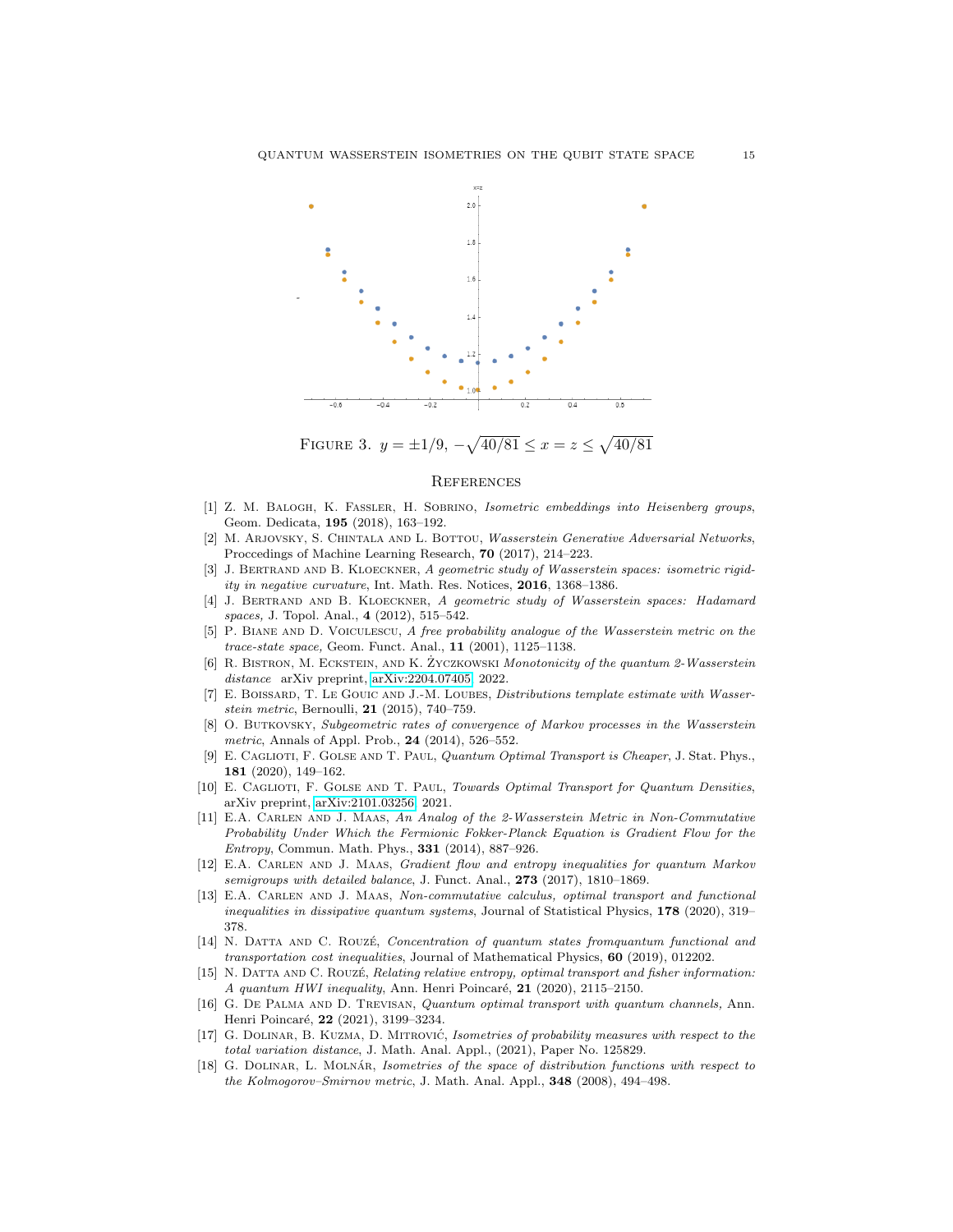- 16 GYÖRGY PÁL GEHÉR, JÓZSEF PITRIK, TAMÁS TITKOS, AND DÁNIEL VIROSZTEK
- <span id="page-15-11"></span>[19] ROCCO DUVENHAGE, *Optimal quantum channels*, Phys. Rev. A, **104 (2021), 032604.**
- <span id="page-15-12"></span>[20] Rocco Duvenhage, Quadratic Wasserstein metrics for von Neumann algebras via transport plans , to appear in J. Oper. Theory, [arXiv:2012.03564.](http://arxiv.org/abs/2012.03564)
- <span id="page-15-5"></span>[21] T.A. EL MOSELHY AND Y.M. MARZOUK, Bayesian inference with optimal maps, Journal of Computational Physics, 231 (2012), 7815–7850.
- <span id="page-15-2"></span>[22] A. Figalli, F. Maggi and A. Pratelli, A mass transportation approach to quantitative isoperimetric inequalities, Invent. Math.,  $182$  (2010), 167-211.
- <span id="page-15-3"></span>[23] A. FIGALLI AND F. MAGGI, On the Shape of Liquid Drops and Crystals in the Small Mass Regime, Arch Rational Mech. Anal., 201 (2011), 143-207.
- <span id="page-15-13"></span>[24] R.J. Fleming and J.E. Jamison, Isometries on Banach Spaces: Function Spaces, Chapman and Hall/CRC, Boca Raton, FL, 2003.
- <span id="page-15-14"></span>[25] R.J. Fleming and J.E. Jamison, Isometries on Banach spaces. Vol. 2. Vector-valued function spaces, Chapman and Hall/CRC, Boca Raton, FL, 2008.
- <span id="page-15-9"></span>[26] S. FRIEDLAND, M. ECKSTEIN, S. COLE, AND K. ŻYCZKOWSKI, Quantum Monge-Kantorovich problem and transport distance between density matrices, arXiv preprint, [arXiv:2102.07787,](http://arxiv.org/abs/2102.07787) 2021.
- <span id="page-15-10"></span>[27] S. FRIEDLAND, M. ECKSTEIN, S. COLE, AND K. ŻYCZKOWSKI, Quantum Optimal Transport, arXiv preprint, [arXiv:2105.06922,](http://arxiv.org/abs/2105.06922) 2021.
- <span id="page-15-6"></span>[28] C. Frogner, C. Zhang, H. Mobahi, M. Araya and T.A. Poggio, Learning with a Wasserstein loss, Advances in Neural Information Processing Systems, 2015: 2044–2052.
- <span id="page-15-15"></span>[29] GY.P. GEHÉR, Surjective Kuiper isometries, Houston J. Math. 44 (2018), 263-281.
- $[30]$  Gy.P. GEHÉR, T. TITKOS, A characterisation of isometries with respect to the Lévy-Prokhorov metric, Annali della Scuola Normale Superiore di Pisa - Classe di Scienze, Vol. XIX (2019), 655–677.
- [31] GY.P. GEHÉR, T. TITKOS, D. VIROSZTEK, On isometric embeddings of Wasserstein spaces the discrete case, J. Math. Anal. Appl. 480 (2019), 123435.
- <span id="page-15-18"></span>[32] GY.P. GEHÉR, T. TITKOS, D. VIROSZTEK, Isometric sudy of Wasserstein spaces – the real line, Trans. Amer. Math. Soc. **373** (2020), 5855-–5883.
- [33] GY.P. GEHÉR, T. TITKOS, D. VIROSZTEK, Dirac masses and isometric rigidity, RIMS Kokyuroku, 2125 (2020), 34–41.
- <span id="page-15-19"></span>[34] GY. P. GEHÉR, T. TITKOS, D. VIROSZTEK, The isometry group of Wasserstein spaces: the Hilbertian case, arXiv preprint, [arXiv:2102.02037,](http://arxiv.org/abs/2102.02037) 2021.
- [35] GY. P. GEHÉR, T. TITKOS, D. VIROSZTEK, Isometric rigidity of the Wasserstein torus and the Wasserstein sphere, arXiv preprint, [arXiv:2203.04054,](http://arxiv.org/abs/2203.04054) 2022.
- <span id="page-15-16"></span>[36] G. Kiss, T. Titkos, Isometric rigidity of Wasserstein spaces: the graph metric case, Proc. Amer. Math. Soc., Available online, [https://doi.org/10.1090/proc/15977,](https://doi.org/10.1090/proc/15977) 2022.
- <span id="page-15-7"></span>[37] F. GOLSE, C. MOUHOT AND T. PAUL, On the mean-field and classical limits of quantum mechanics, Commun. Math. Phys., 343 (2016), 165–205.
- [38] F. GOLSE AND T. PAUL, The Schrödinger equation in the mean-field and semiclassical regime, Arch. Rational Mech. Anal., 223 (2017), 57–94.
- [39] F. Golse and T. Paul, Wave packets and the quadratic Monge–Kantorovich distance in quantum mechanics, Comptes Rendus Mathematique, 356 (2018), 177–197.
- <span id="page-15-8"></span>[40] F. Golse and T. Paul, Optimal transport pseudometrics for quantum and classical densities, J. Funct. Anal., 282 (2022), Paper No. 109417.
- <span id="page-15-4"></span>[41] A. GRAMFORT, GABRIEL PEYRÉ AND MARCO CUTURI, Fast optimal transport averaging of neuroimaging data, Information Processing in Medical Imaging - 24th International Conference, IPMI 2015, pages 261–272, 2015.
- <span id="page-15-0"></span>[42] M. HAIRER, J.C. MATTINGLY AND M. SCHEUTZOW, Asymptotic coupling and a general form of Harris'theorem with applications to stochastic delay equations, Probab. Theory Related Fields, 149 (2011), 223–259.
- <span id="page-15-1"></span>[43] M. HAIRER AND J.C. MATTINGLY, Spectral gaps in Wasserstein distances and the 2D stochastic Navier–Stokes equations, Ann. Probab., 36 (2008), 2050–2091.
- <span id="page-15-20"></span>[44] A.S. Holevo, Quantum Systems, Channels, Information: A Mathematical Introduction, Texts and Monographs in Theoretical Physics, De Gruyter, Oxford, 2019.
- <span id="page-15-17"></span>[45] B. Kloeckner, A geometric study of Wasserstein spaces: Euclidean spaces, Annali della Scuola Normale Superiore di Pisa - Classe di Scienze, IX (2010), 297–323.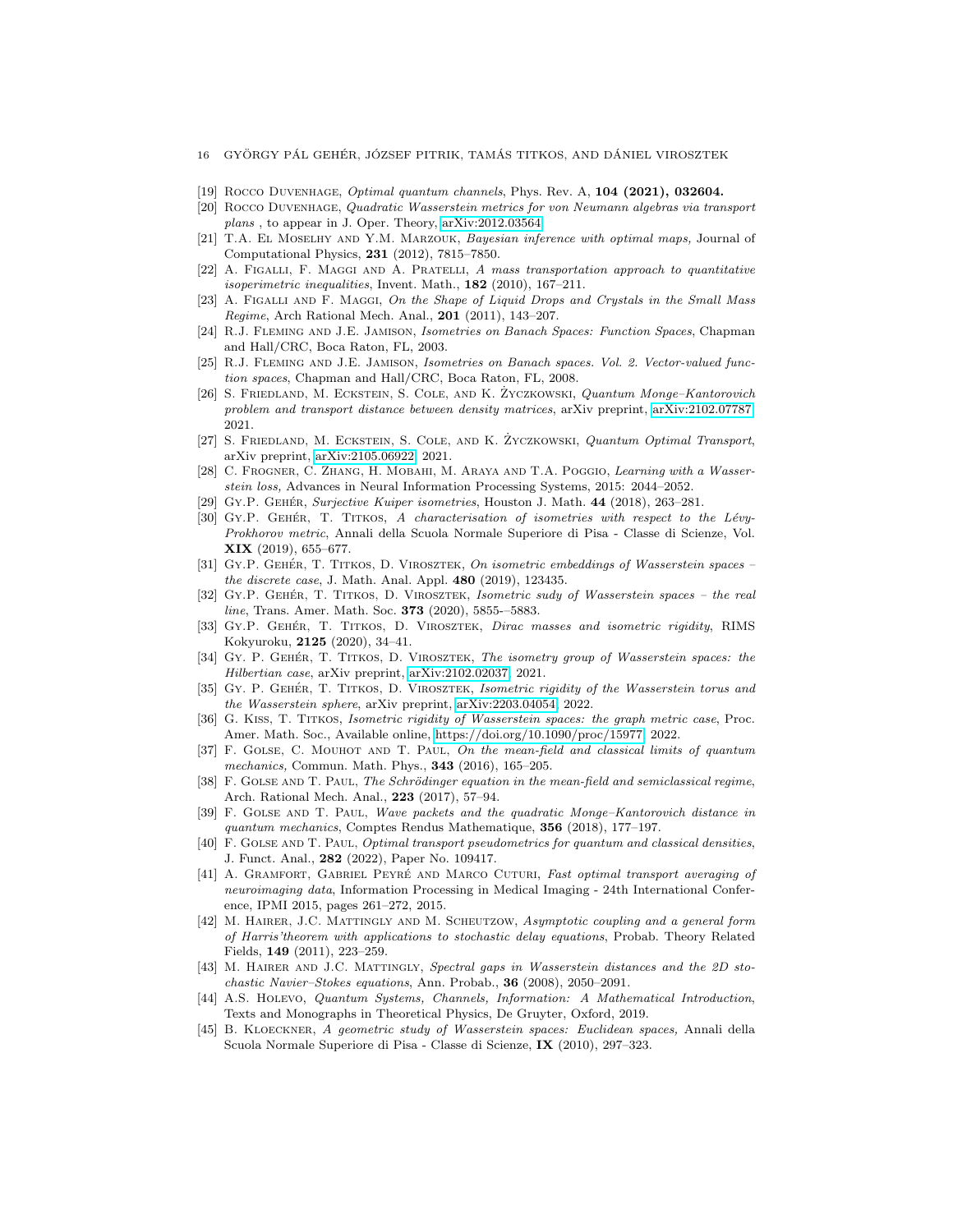- <span id="page-16-3"></span>[46] S. KOLOURI, S.R. PARK AND G.K. ROHDE, The Radon cumulative distribution transform and its application to image classification, IEEE Transactions on Image Processing, 25 (2016): 920–934.
- <span id="page-16-6"></span>[47] J. LELLMANN, D.A. LORENZ, C. SCHÖNLIEB AND T. VALKONEN, *Imaging with Kantorovich*– Rubinstein discrepancy, SIAM Journal on Imaging Sciences, 7(2014), 2833–2859.
- <span id="page-16-0"></span>[48] J. LOTT AND C. VILLANI, Ricci curvature for metric-measure spaces via optimal transport, Ann. of Math., 169 (2009), 903–991.
- <span id="page-16-13"></span>[49] L. MOLNÁR, Lévy isometries of the space of probability distribution functions, J. Math. Anal. Appl. 380 (2011), 847–852.
- [50] D. MONCLAIR, Isometries of Lorentz surfaces and convergence groups, Math. Ann. 363 (2015), 101–141.
- <span id="page-16-14"></span>[51] P. NIEMIEC, Isometry groups of proper metric spaces, Trans. Amer. Math. Soc., 366 (2014), 2597–2623.
- [52] D. Petz, Quantum Information Theory and Quantum Statistics, Book series: Theoretical and Mathematical Physics, Springer-Verlag Berlin Heidelberg, 2008.
- <span id="page-16-7"></span>[53] G. PEYRÉ AND M. CUTURI, *Computational Optimal Transport*, Foundations and Trends in Machine Learning, 51 (2019), pp. 1–44.
- <span id="page-16-8"></span>[54] A. Ramdas, N.G. Trillos and M. Cuturi, On Wasserstein Two-Sample Testing and Related Families of Nonparametric Tests, Entropy, 19 (2017), 47.
- <span id="page-16-1"></span>[55] M.-K. von Renesse and K.-T. Sturm, Transport inequalities, gradient estimates, entropy, and Ricci curvature, Comm. Pure Appl. Math., 58 (2005), 923–940.
- <span id="page-16-15"></span>[56] J. SANTOS-RODRÍGUEZ, Isometric rigidity of compact Wasserstein spaces, arXiv preprint, [arXiv:2102.08725,](http://arxiv.org/abs/2102.08725) 2021.
- <span id="page-16-17"></span>[57] B. Simon, Representations of Finite and Compact Groups, Graduate Studies in Math., vol. 10, American Mathematical Society, Providence, RI, 1996.
- <span id="page-16-18"></span>[58] T.S. Santhanam and A.R. Tekumalla, Quantum mechanics in finite dimension, Found. Phys., 6 (1976), 583–587.
- <span id="page-16-19"></span>[59] A. SINGH AND S.M. CARROLL, Modeling position and momentum in finite-dimensional Hilbert spaces via generalized Pauli operators, arXiv preprint, [arXiv:1806.10134,](http://arxiv.org/abs/1806.10134) 2018.
- <span id="page-16-9"></span>[60] S. Srivastava, C. Li and D.B. Dunson, Scalable Bayes via Barycenter in Wasserstein Space, Proccedings of Machine Learning Research, 19(2018), 1-35.
- <span id="page-16-2"></span>[61] K.-T. STURM, On the geometry of metric measure spaces, I, II, Acta Mathematica, 196 (2006), 65–131, 133–177.
- <span id="page-16-5"></span>[62] Z. Su, W. Zeng, Y. Wang, Z.L. Lu and X. Gu, Shape classification using Wasserstein distance for brain morphometry analysis, Information Processing in Medical Imaging. IPMI 2015. Lecture Notes in Computer Science, vol 9123. Springer, Cham.
- <span id="page-16-16"></span>[63] D. Virosztek, Maps on probability measures preserving certain distances — a survey and some new results,, Acta Sci. Math. (Szeged) 84 (2018), 65–80.
- <span id="page-16-21"></span>[64] D.Virosztek, Wolfram notebook: https://users.renyi.hu/∼[dviroszt/QW-isom-supporting](https://users.renyi.hu/~dviroszt/QW-isom-supporting-data.nb)[data.nb,](https://users.renyi.hu/~dviroszt/QW-isom-supporting-data.nb) pdf image: https://users.renyi.hu/∼[dviroszt/QW-isom-supporting-data.pdf](https://users.renyi.hu/~dviroszt/QW-isom-supporting-data.pdf)
- <span id="page-16-4"></span>[65] W. Wang, D. Slepcev, S. Basu, J.A. Ozolek and G.K. Rohde, A linear optimal transportation framework for quantifying and visualizing variations in sets of images, International journal of computer vision, 101 (2013), 254–269.
- <span id="page-16-12"></span>[66] H. WEYL, Symmetry, Princeton University Press, 1952.
- <span id="page-16-20"></span>[67] Wolfram Research, Inc., Mathematica, Version 13.0.0, Publisher: Wolfram Research, Inc. URL: [https://www.wolfram.com/mathematica,](https://www.wolfram.com/mathematica) Place of publication: Champaign, Illinois Date of publication: 2021
- <span id="page-16-10"></span>[68] K. ZYCZKOWSKI AND W. SLOMCZYŃSKI, The Monge distance between quantum states, J. Phys. A: Math. Gen., 31 (1998), 9095–9104.
- <span id="page-16-11"></span>[69] K. ZYCZKOWSKI AND W. SLOMCZYŃSKI, The Monge metric on the sphere and geometry of quantum states, J. Phys. A: Math. Gen., 34 (2001), 6689–6722.